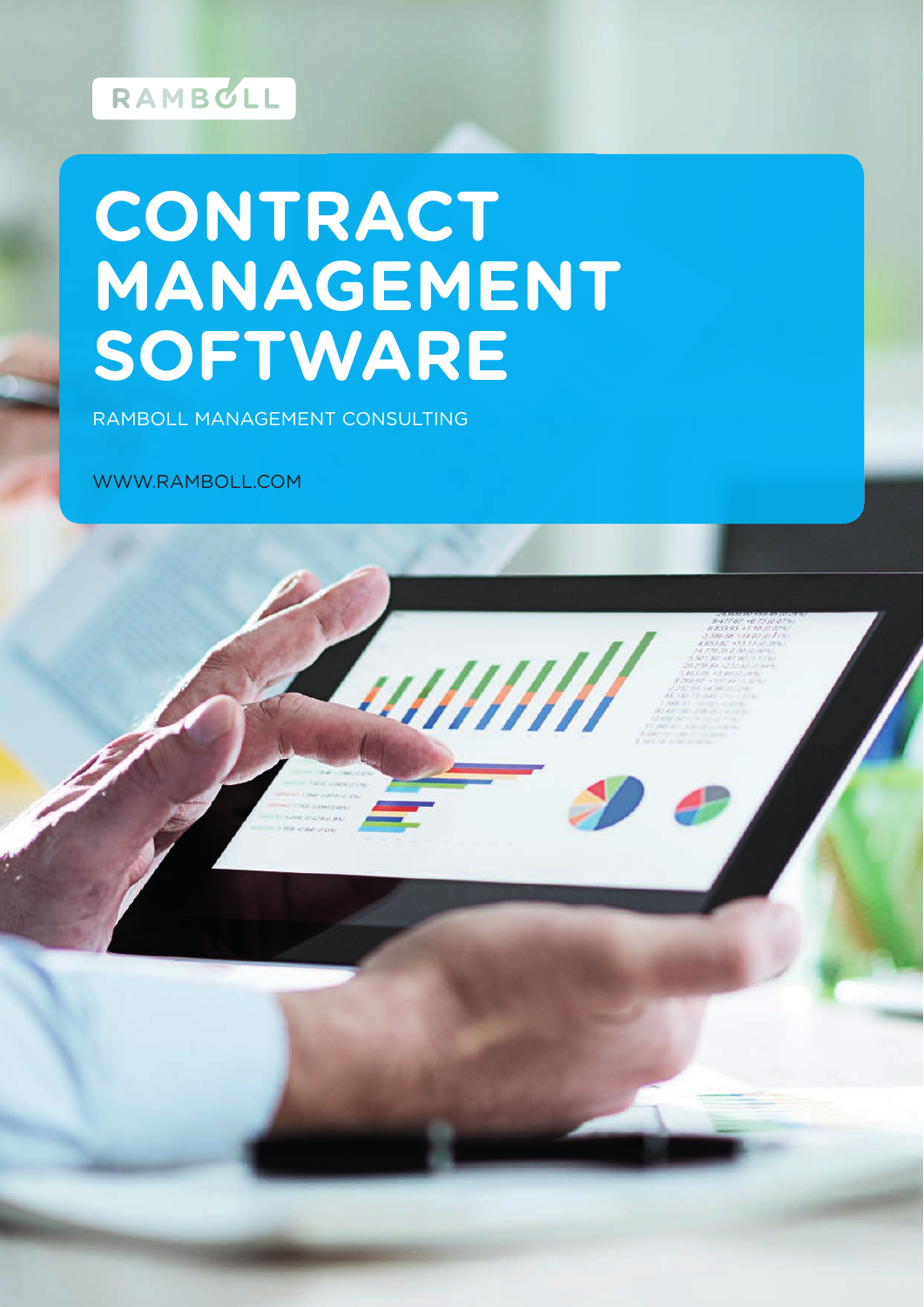#### **CONTENT**

| Executive summary                  |    |
|------------------------------------|----|
| Part 1: Building the business case |    |
| Part 2: Knowing the market         | 8  |
| Part 3: Getting it right           | 16 |
| Conclusions                        | 21 |
| Appendix 1: The research process   | 24 |
| Appendix 2: Involved vendors       | 25 |
|                                    |    |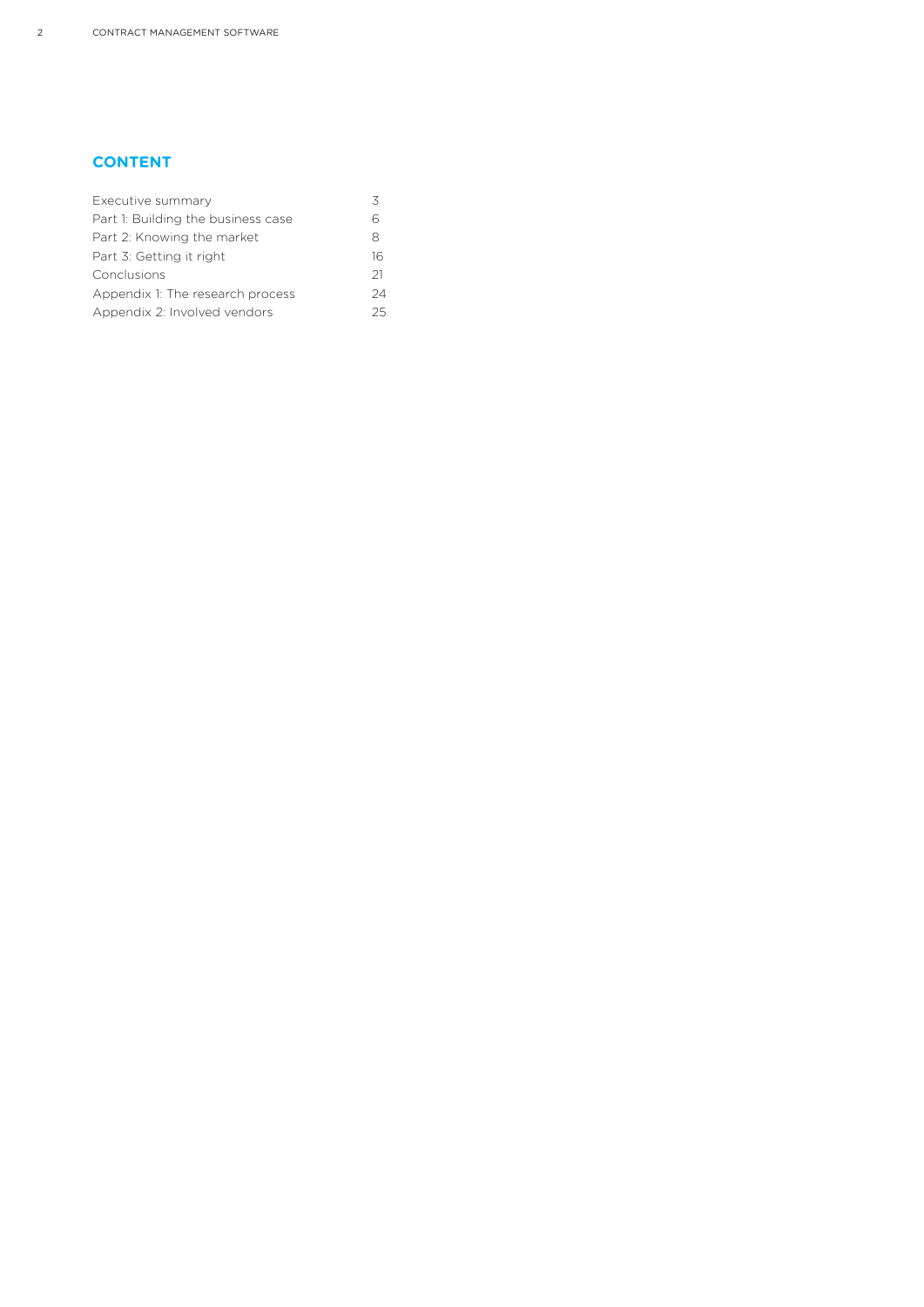# **EXECUTIVE SUMMARY**

The digital era brings new opportunities as well as challenges for organisations. The business environment of today is characterised by increased complexity and volatility, relational dependency and increasingly competitive markets.

Many organisations respond to these challenges (and opportunities) with a focus on agility through data insight, flexibility and speed and enablement of high performance through process optimisation and core business priority. The market place is changing, and organisations are increasingly procuring services from each other instead of goods. Across all industries, services are presently leading with a 58/42 per cent ratio, and in sectors such as insurance, financial and professional services and telecommunication the percentage of services is as high as 79-98 per cent<sup>1</sup>.

Managing the business relationships of this new era is increasingly difficult, but equally crucial to the success of business outcome and performance. At the same time, there is an ongoing debate on how Contract Management as a discipline can increase its business importance and C-level influence, and some practitioners will even confess that they struggle to evidence their relevance to their surrounding organisations.

But as trading and interenterprise relationships evolve, contracts and Contract & Commercial Management functions are at the "epicentre" of the revolution, and if we seize the opportunity, we have an important role to play in unlocking the potential of this new exciting era. There is a need for the Contract Management profession to grasp the digital transformation as an opportunity to provide valuable

"There can be little question that we are entering into an era of dynamic changes in the way that goods are acquired and sold, having fundamental impact on procurement, supply and contracting processes and methods. Successful digital transformation depends on the streamlining of contracting with technology that supports both entering into agreements and performing on them."

Automation – Transforming Contract & Commercial Management **IACCM** 

insight into one of the organisations' most valuable assets – contracts – and via analytics provide guidance on best practice contracting principles, improve speed and efficiency in contracting cycles and to improve contract performance and reduce value leakage<sup>2</sup>.

Software is not the silver bullet, nor the only bullet. But the maturity of the Contract Management software market and the capabilities of the offerings now being available (and implemented) to organisations make no room for hesitation. Contract Management software must be an embedded part of every strategic, tactical and operational Contract Management initiative. So, the question is no longer "if", that's for sure. But getting the "Why", "How" and "What" right and communicated clearly to important stakeholders such as the CFO (financial sponsor). business lead (customer) and colleagues (users) are still difficult for many Contract Management professionals.

1. Source: Forrester

2.Underperformance of contracts and missed oppertunities in relationships are estimated by International Association of Contract and Commercial Management to be as high as 9.15 of contract revenue in average.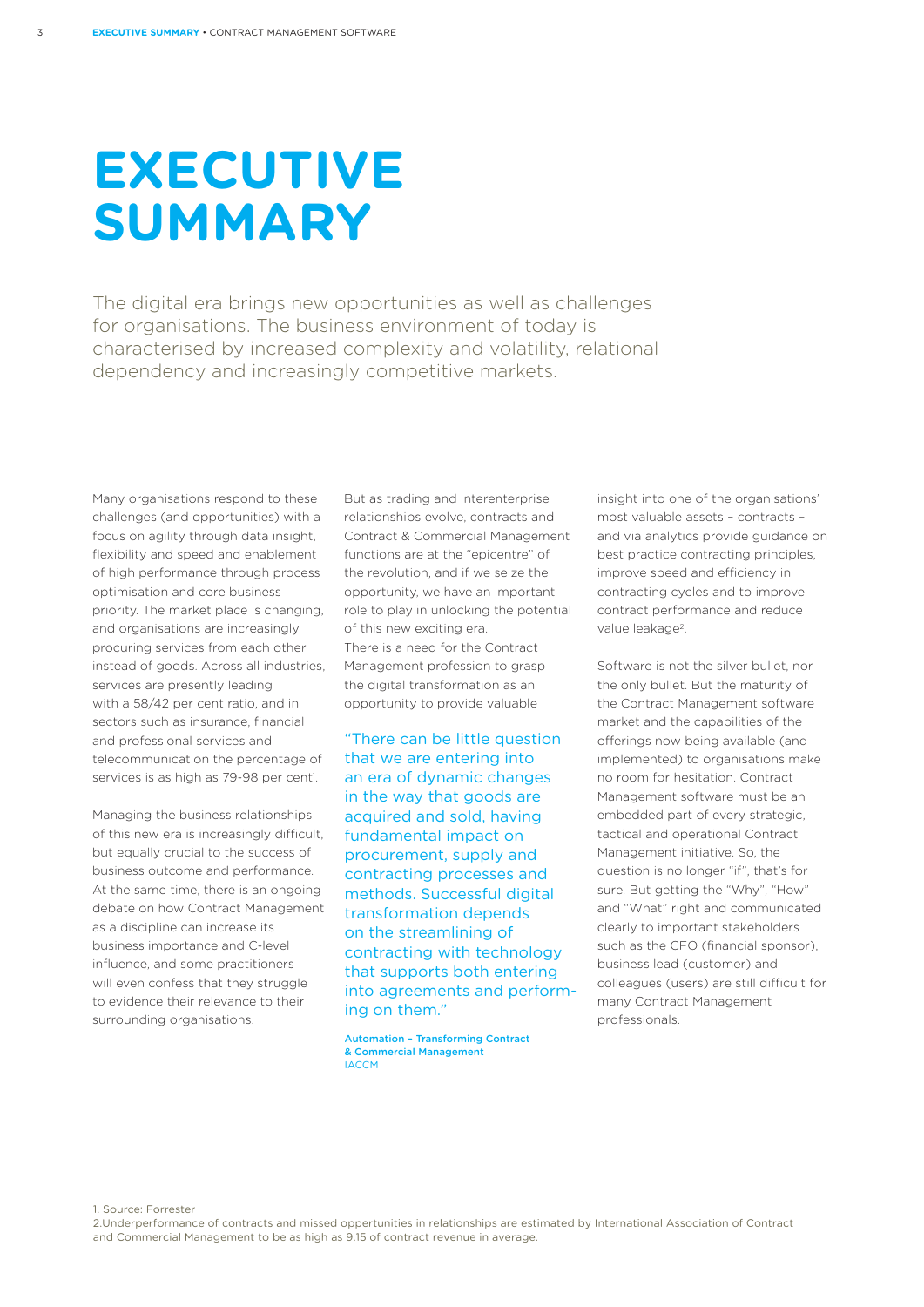This report does not cover all relevant aspects of the topic, nor does the market analysis carried out cover the full market of software relevant to the interaction and relationship between organisations. The report will not provide recommendations on specific software or vendors and nor is the report a "power ranking". Choosing the "right solution" will, among other things, depend on the individual organisation's structure, its maturity and business objectives for implementing Contract Management software. The purpose of this report is to give a small contribution to and help organisations and Contract Management practitioners to benefit from the opportunities offered by the Contract Management software available and hopefully to inspire and guide Contract Management practitioners and others in "getting it right".

So, stop thinking about it, get it done. However, proceed with caution!

"We realised cost-savings equating to 300 per cent return on our investment within the first year as it enabled us to identify discrepancies in vendor invoices which would otherwise go unnoticed."

Henrik Krarup Stefansen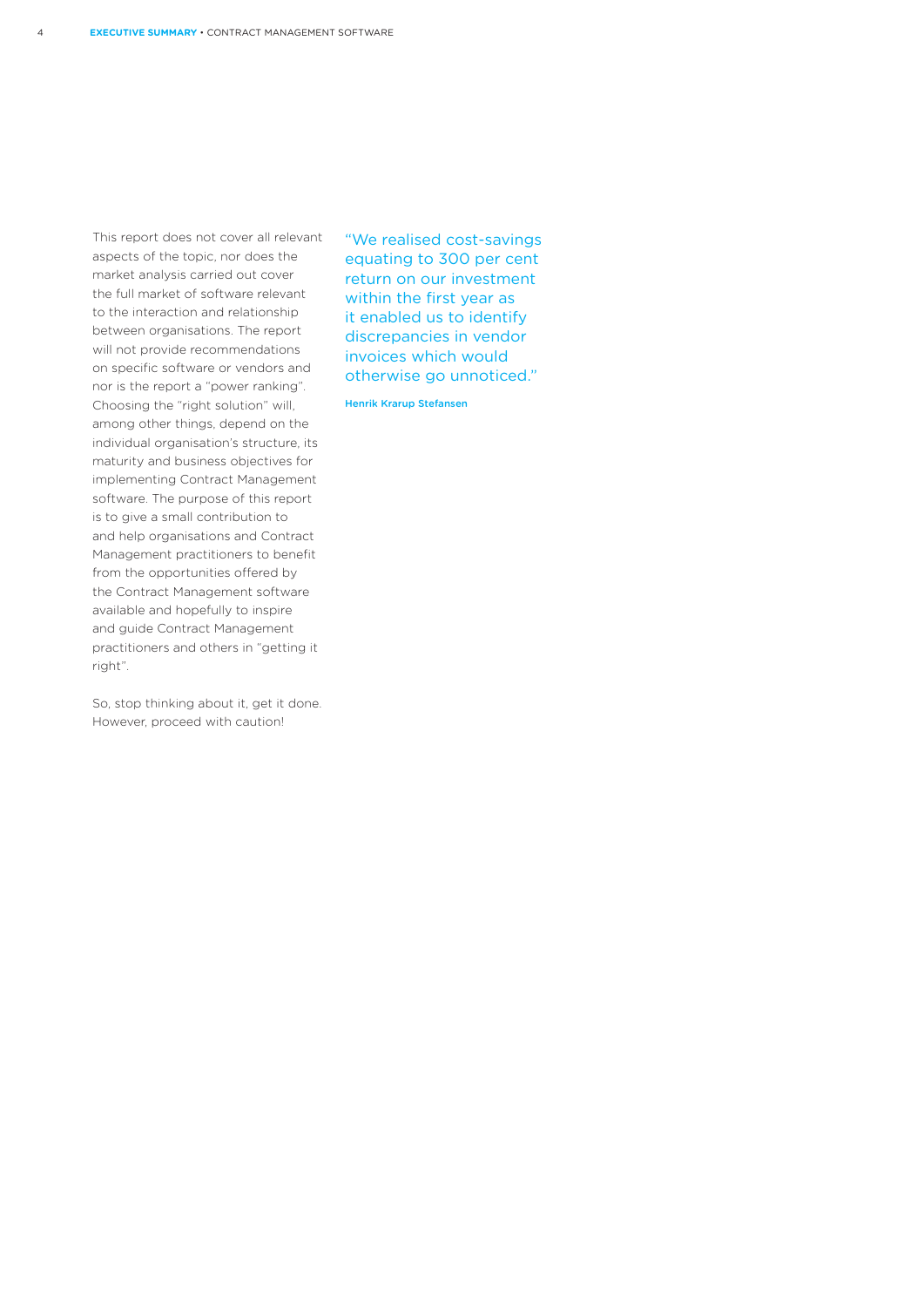### **CONTENT OF THE REPORT**

## **1. 2. 3.**

#### Part 1: Building the business case

for Contract Management software will often be required in order for resources and funds being allocated to the initiative. Costs and internal resources for implementation and software licences can be significant depending on the ambitions. Naturally, a focused single function implementation will require less resources and costs, and the same will apply to a pilot implementation, but it is still important to secure the support of all relevant stakeholders and identify and agree on KPIs, setting out success criteria. The first part of the report will give some thoughts and examples on how to identify Return On Investment (ROI) and relevant KPIs.

#### Part 2: Knowing the market and what it has to offer can be time-

consuming and challenging – it is a jungle out there. The primary scope of the market analysis is "postcontract" Contract Management software however, including contract creation. The report will focus on a limited scope of features and functionalities selected based on Ramboll Management Consulting's knowledge of the general business needs of basic "need-to-have" and "nice-to-have" features. A more thorough description of the scope and selection criteria is included in part 2 and Appendix 1 of the report, but the scope has been determined based on the six steps for software support set out below. The report also gives a limited high-level introduction to the market by introducing full contract lifecycle Source2Pay software and niche software such as contract analytics, including a brief perspective on software trends and market developments.

Part 3: Getting it right in terms of selecting the "fit for purpose" software and last, but not least securing a focused and thorough implementation is what makes the difference between failure and success. In the report, we will share our insights and experiences with the selection and implementation process. An unsuccessful implementation can be costly and will frustrate all parts of the organisation involved, as they will fail to get the improvement of processes, data integrity and behaviour needed to harvest the value of integrating Contract Management software as a supporting tool or perhaps even as the backbone in governing and optimising the inter-enterprise business relationships.

### **CONTRIBUTION FROM CONTRACT MANAGEMENT SOFTWARE IT WILL DO THE "HEAVY LIFTING"**

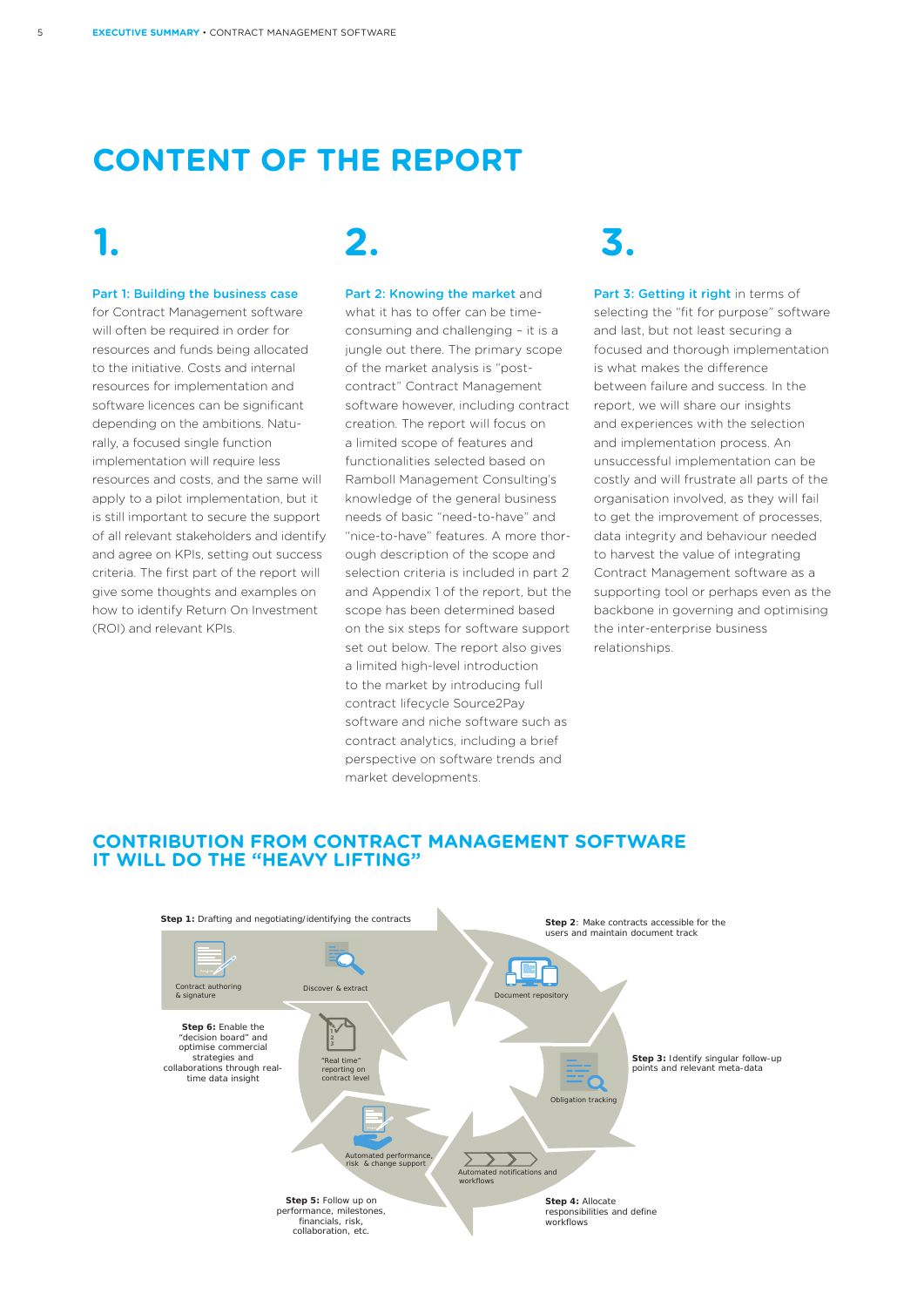## **PART 1: BUILDING THE BUSINESS CASE**

It is important to define the ROI from a Contract Management software investment. Defining ROI is vital to ensure organisational and managerial buy-in, including the necessary funding. The ability to define and realise ROI is closely linked to KPIs, which ensure that there is clarity about utilisation and purpose of the software.

To make the implementation project manageable and ensure initial success only 1-2 primary KPIs should be selected as focus points. Building upon the initial success the narrow focus can then be expanded continually. This also ensures a focus on what is essential for the organisation. Clarifying needs and requirements is closely related to defining ROI and KPIs, and this important step is covered later in this report. Focusing on 1-2 initial KPIs must, however, not limit the scope of consideration on the "bigger picture". Start small, but think big.

The first step of building the business case is to identify the areas, where there are improvement opportunities. Examples of these are:

| Area                                     | Improvement opportunities                                                                                                                                                           |  |  |
|------------------------------------------|-------------------------------------------------------------------------------------------------------------------------------------------------------------------------------------|--|--|
| Clause library and<br>contract drafting  | Faster drafting and greater uniformity in the organisation when entering into<br>contracts.                                                                                         |  |  |
| Automatic renewal                        | Better handling of "evergreen" contracts.                                                                                                                                           |  |  |
| Compliance                               | Ensure that compliance can easily be documented to avoid fines due to either<br>law or contract.                                                                                    |  |  |
| Version control                          | Good processes and clarity as well as overview of incorporated changes to<br>ensure that there is always an agreement of current versions of contractual<br>documentation.          |  |  |
| Delivery &<br><b>Obligation Tracking</b> | What are the deliveries and obligations in the contract, when are they current<br>and who is responsible, how to support a good workflow for follow-up, han-<br>dling changes, etc. |  |  |

When the improvement opportunities have been identified, they must be monetised in hard and soft earnings/savings. Reach out to your finance department or other to understand how monetary value is calculated and recognised. This will be different from organisation to organisation. Monetising performance improvements and effectiveness improvements can be difficult and experience helps, so reach out to colleagues for help.

Also, as some areas of improvement can be hard to monetise, specifying KPIs is equally important and they must be suitable to objectively measure any improvement. The following are examples of KPIs which can be measured:

| KPI                                      | Measurement                                          |
|------------------------------------------|------------------------------------------------------|
| Contract - invoice match                 | Percentage of invoices paid with a contractual match |
| Performance Management                   | Percentage of penalties paid on time                 |
| Delivery &<br><b>Obligation Tracking</b> | Compliance in the relevant period                    |
| Authoring                                | Time spent on drafting/negotiating great contracts   |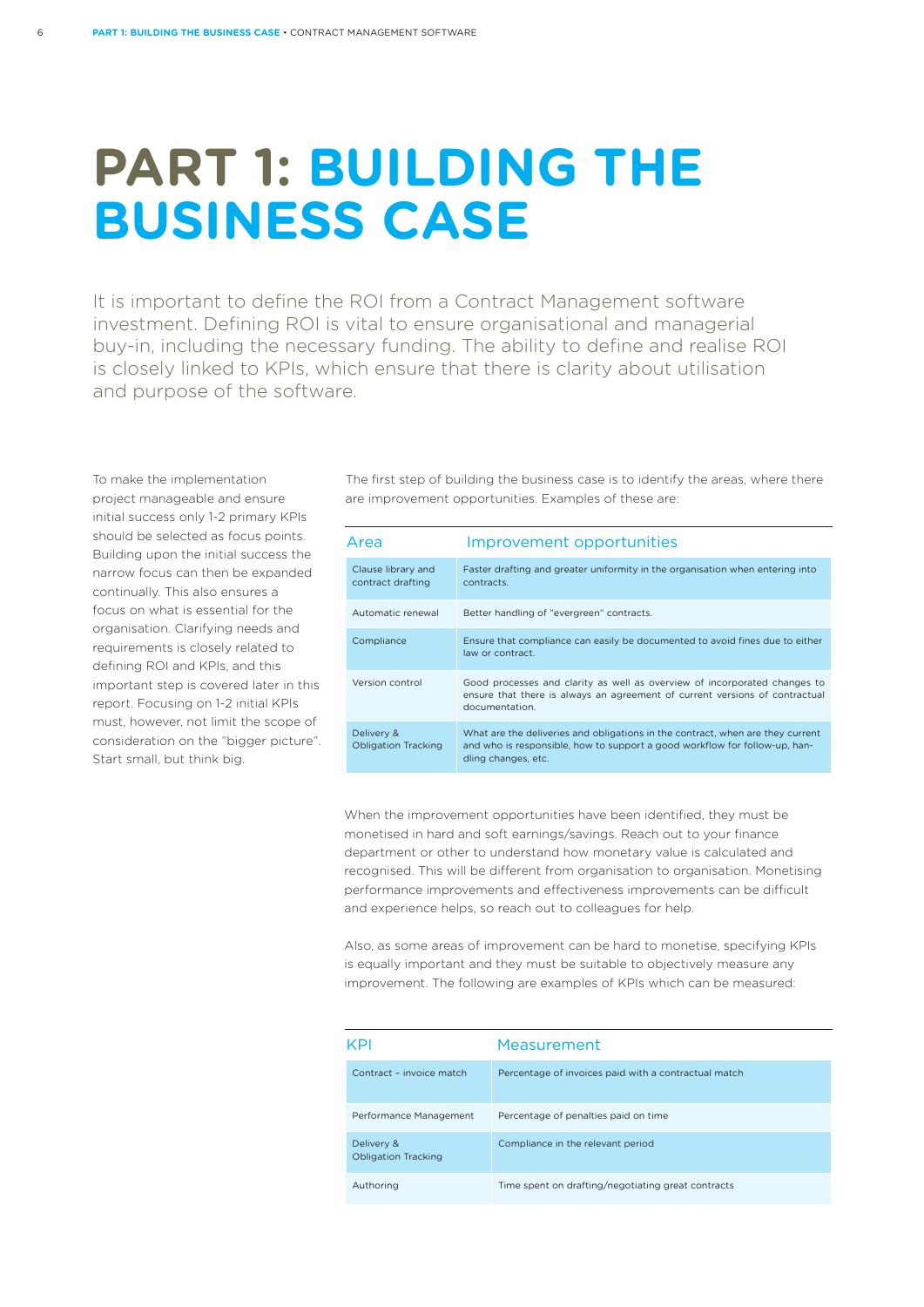It is important that the chosen measurements help demonstrate successful improvements. An example could be the authoring KPI where the measurement is "Time spent on draft-ing/negotiating contracts". From a sell-side perspective, spending less time on drafting/negotiating great contracts would give the sales staff more time to focus on other parts of their sales activities – i.e. building customer relations, networking, presentations, etc. It would also decrease the time to market and potentially improve cash flow which are also valuable improvements. From a buy-side perspective, it would also be valuable to decrease time spent on drafting/negotiating contracts, as the procurement function would also have resources freed up for other activities. To have a relevant business case, the value of the time saved and other relevant factors should be monetised. For instance, it is necessary to estimate how many hours are expected to be saved by supporting the organisation's contract authoring process through software and what the economic value of these hours is. This is the benefit from the investment which will be used when calculating the ROI.

The other part of calculating the ROI is the cost of the investment. This should include all external costs like licences and implementation fees, but also all internal costs. The internal costs will mainly consist of hours spent participating in the implementation, but can also consist of hours spent configuring other software interfaces.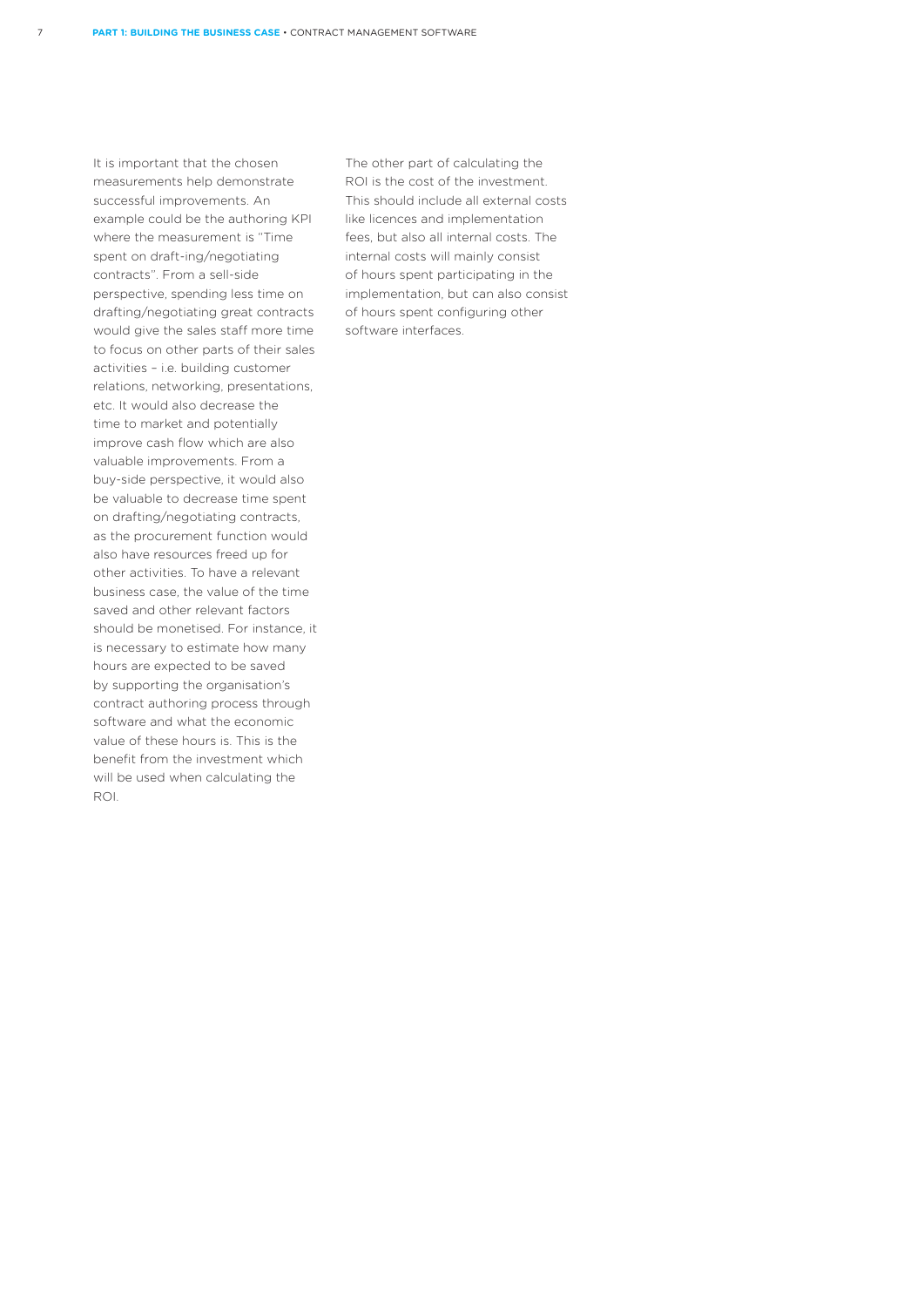## **PART 2: KNOWING THE MARKET**

#### Introduction to the Contract Management software market

#### The broad perspective

8

Contract Management has evolved from back-office administration to an organisational discipline with C-level attention, at least in some organisations. Contract Management software is an important accelerator in the continued development of the discipline as it helps implement best practice in an efficient way. As with the discipline itself, the Contract Management software market has matured with a vast inflow of new vendor offerings in recent years. The choice and selection criteria are therefore more complicated and can be difficult to master without proper considerations and strategic direction.

Best-in-class organisations use software to facilitate effective collaboration in different ways across traditional internal silos such as legal, procurement, sales and finance and to facilitate mutual beneficial collaboration with external parties. Contract Management software can be used to support the entire lifecycle of the contract – from authoring, e-signature, obligation management to proper handling of contract expirations and transition. It can be implemented in enterprise-wide endto-end solutions or for specific phases and tasks such as proposal support or obligation extraction.

Different software solutions have very varied scopes ranging from full-suite Source2Pay software being the widest and most complex, Contract Management software

covering a limited scope of the contract lifecycle and small niche Contract Management software such as contract creation and contract analytics software.



Full-suite contract lifecycle solutions may support everything from spend analysis and demand management, procurement, negotiations, contract authoring, contract management, performance management, financial management to risk management and vendor relationship management. Such wide-scoped software is often labelled Source2Pay, and some of the leading vendors in the market are BravoSolutions, Coupa, Determine, GEP, Ivalua, SAP Ariba, Scanmarket and Zycus<sup>3</sup>. In Source2Pay software, the Contract Management module is just one of many suites available, and some offers the Contract Management module on a "standalone basis". When implementing such end-to-end full-suite software, the cost of investment and impact on the organisation can be overwhelming. Selecting and implementing a full-suite solution can also result in lack of focus on core Contract Management features, as we have found that some full-suite solutions have less sophisticated

Contract Management features than the software focusing more narrow on Contract Management.

Some of the most exposed and widely known specialised Contract Management software solutions are Apptus, CLM Matrix, Exari and Icertis along with three software solutions included in the RFI market analysis – Cobbelstone, Symfact and SirionLabs<sup>4</sup>. These Contract Management software solutions offer a wide range of features and functionalities, and they are characterised by high configurability. They all have their specific strengths, some focus on sell-side and some on buy-side Contract Management, and some have traditionally focused on specific industry sectors. Many of the traditional software analysis reports focus on these industry leaders, and further details can be found in Forrester and Gartner reports. Cobbelstone, Symfact and SirionLabs have been included in the RFI market analysis as representatives for the "heavy weighters" without pre-qualification of any kind. To a very large extent, all the "heavy weighters" fulfil the RFI specification in full, and thus other parameters should be included in the selection process such as user-friendliness, data analytics capabilities, AI and blockchain functionality, pricing models, etc.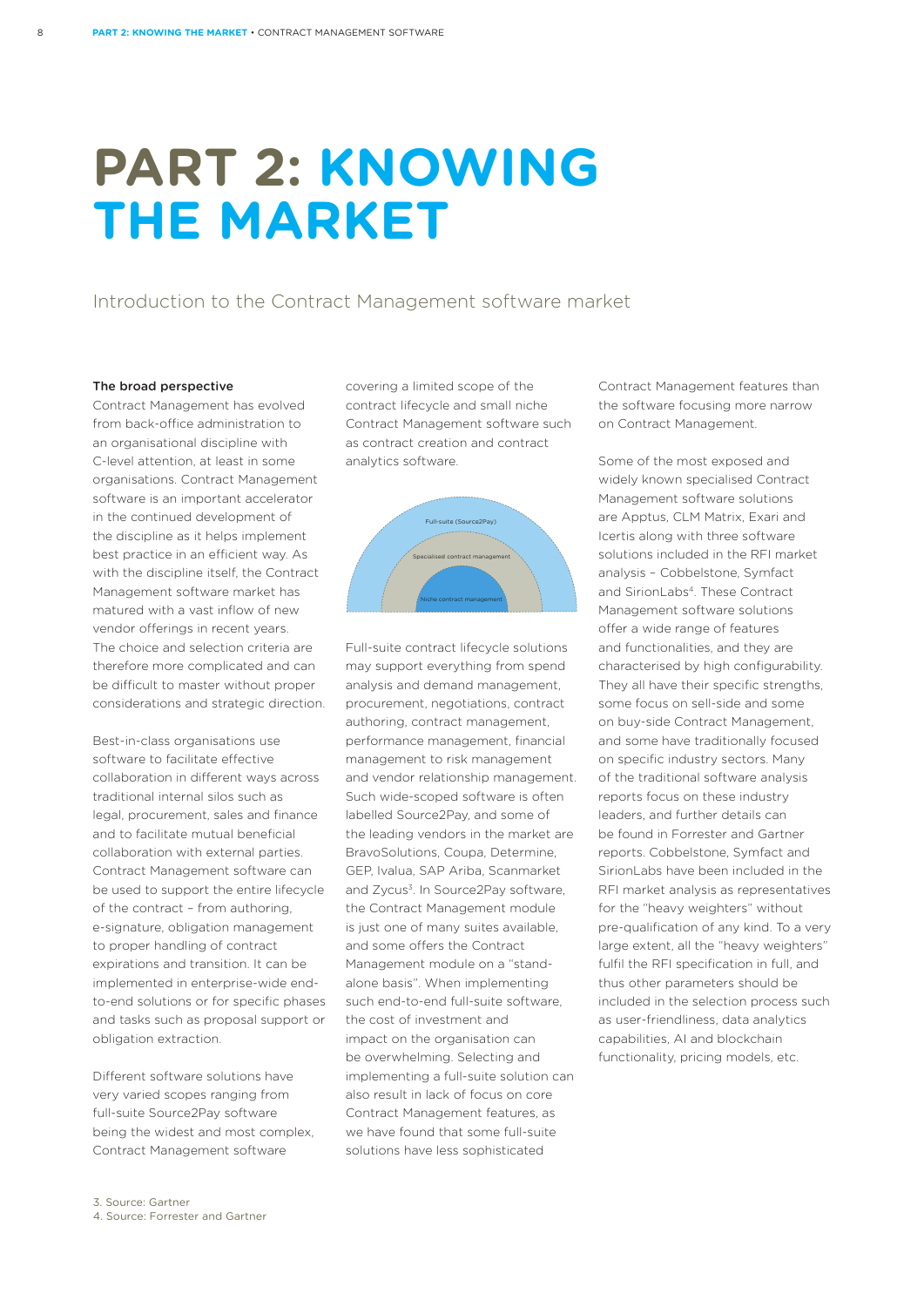Through the last couple of years, a large number of niche Contract Management software has emerged and been brought to use in organisations. They often focus on specific phases in the contract lifecycle such as negotiation (Synergist), contract review automation (LawGeek), contract creation (ContractRoom and Contract Express), contract analytics, discover and extract (IManage, Kira Software Luminance and Seal Software) and e-signature (Adobe Sign, DocuSign and SignNow). Many more exciting new niche softwares that can either be integrated in larger Contract Management software or used as stand-alone software to support specific business needs are available on the market, and it is expected that IACCM will release a report covering also many of these new exciting niche softwares in May 2018.

Aside from the "heavy weighters", the market offers a lot of specialised Contract Management software, and as the report will reveal, many of which have a lot to offer in terms of relevant features, functionalities and user-friendliness.

#### Focus on specialised contract management software

The features offered by the vendors within the specialised Contract Management software market also vary in scope and depth. The software serves different purposes, and the organisations need to prioritise to be able to make the "fit for purpose"

selection to secure the successful accomplishment of the must-win KPIs and secure the ROI. IACCM research shows<sup>5</sup> that organisations differ a lot in their adoption of Contract Management software. The most utilised feature/purpose is not surprisingly "contract repository" with 70.4 per cent, followed by "contract template store and management" with 52.2 per cent. "Contract drafting/ creation" is the fifth with 37.4 per cent and "performance tracking and reporting" is eight with 30.0 per cent. "Contract analytics" (single and portfolio) is as low as 18.2 per cent and 23.6 per cent, respectively. Historically,

organisations store their contracts in ERP systems or basic archiving systems such as SharePoint, and Delivery & Obligation management is done in an Excel-sheet. Unless heavily supplemented with add-ons, SharePoint is an archiving system and not a Contract Management software, and Excel is a database software with no proactive functionality. However, adoption of specialised Contract Management software is rapidly increasing, and many organisations are currently focusing on Contract Management software selection and implementation as their must-win battle in improving maturity of the Contract Management discipline.

| Software systems are being used for                                 | Response % |
|---------------------------------------------------------------------|------------|
| Contract repository                                                 | 70.4 %     |
| Contract template/term standards and options storage and management | 52.2 %     |
| Review/approval management                                          | 46.3%      |
| Proactive reminders/alerts                                          | 41.4 %     |
| Contract drafting/creation                                          | 37.4 %     |
| Collaborative development and review (shared system access)         | 31.5 %     |
| Bid/proposal support                                                | 30.0 %     |
| Performance tracking and reporting                                  | 30.0 %     |
| Negotiation/redlining                                               | 28.6 %     |
| E-signature                                                         | 27.6 %     |
| Analytics - multiple agreements/portfolios                          | 23.6 %     |
| Obligation extraction and communication                             | 20.7 %     |
| Analytics - single agreement                                        | 18.2 %     |
| Other                                                               | 10.3 %     |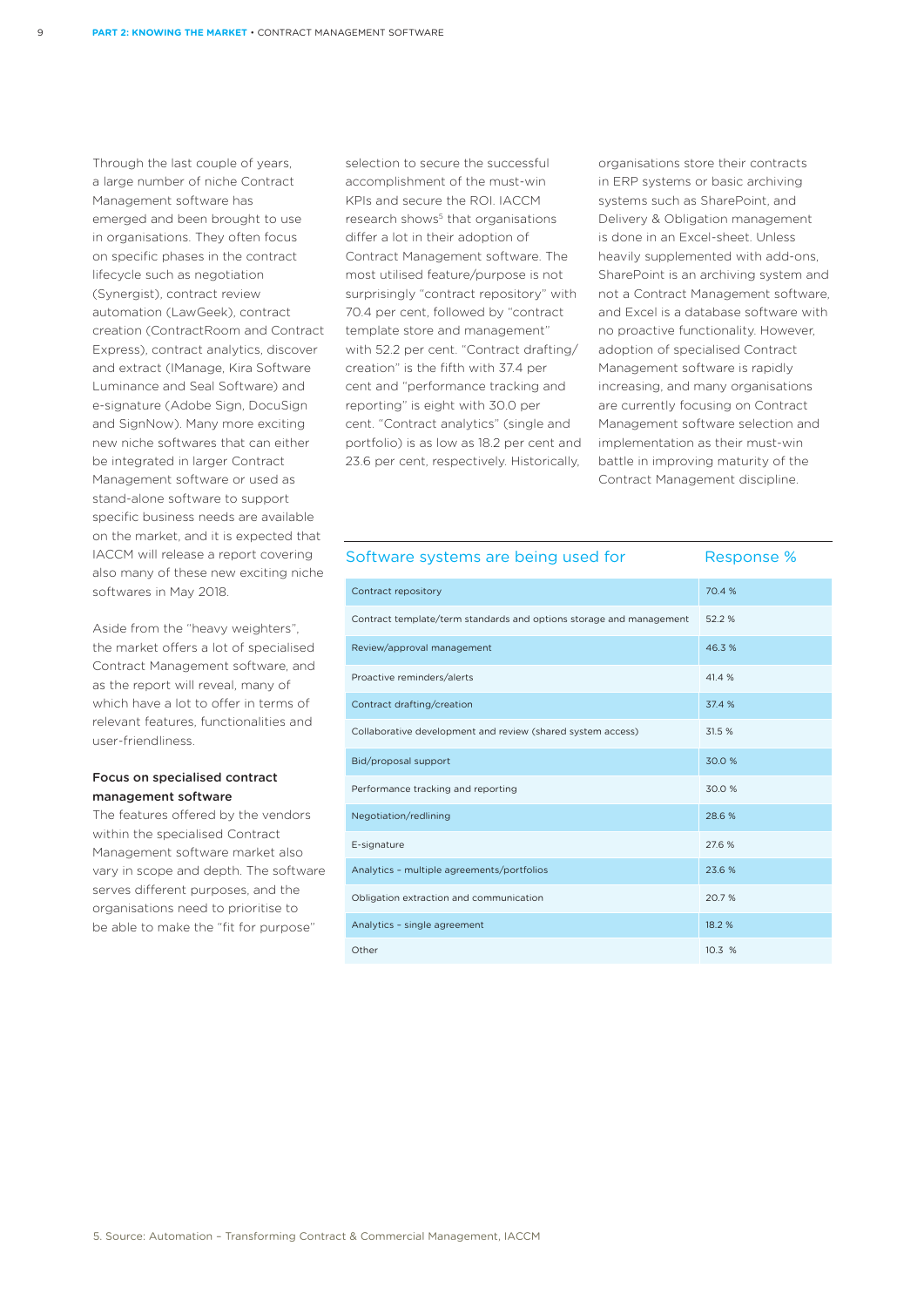### **INSIGHT FROM RAMBOLL MANAGEMENT CONSULTING'S MARKET ANALYSIS**

Functionalities in scope of the market analysis

As previously mentioned, the market analysis has been focused on specialised Contract Management software. Further description of the process and method for selecting the participating vendors and in scope functionality is set out in Appendix 1 to the report. The selection of functionality in scope and categorisation into "need-tohave" and "nice-to-have" features is based on IACCM research, specific software selection experience and market offerings. The primary aim is to provide all SMEs with an overview of the market offerings. Large organisations in the start-up phase of implementing Contract Managemen will equally be able to find guidance and inspiration.

An essential part of an organisation' selection process is the internal analysis of existing organisational needs and functionalities required to cover these needs, and therefore the scope and priorities of this report cannot be adopted on a one-to-one basis. An issue for many organisations when trying to select the right software is the overwhelming capabilities of the software on offer. As such it is important to decide what to prioritise early in the process, and the specific features and overall functionalities in scope will differ depending on the specific organisation, level of maturity and prioritised business needs to be supported.

The analysis distinguishes between features and underlying functionalities. A feature is for example a workflow, which holds a number of underlying functionalities: an internal approval flow and collaborative authoring, a workflow builder and standard workflows for approval. The key features and functionalities covered by Contract Management software that can support and enable organisational process improvement and discipline from day one are presented in the table.

#### Basic considerations

#### **Technology & Language**

- Uptime/downtime of software
- System configurability • SaaS/on-premise/both
- Multiple platform access
- Possibility of single sign-on
- Support for multiple languages
- 

#### **Local presence**

• Has the vendor a local presence?

| эf       | "Need-to-have" features                                                                                                                                                                                                                                                                                                                                                                                                                                 | "Nice-to-have" features                                                                                                                                                                                                                                                                                   |
|----------|---------------------------------------------------------------------------------------------------------------------------------------------------------------------------------------------------------------------------------------------------------------------------------------------------------------------------------------------------------------------------------------------------------------------------------------------------------|-----------------------------------------------------------------------------------------------------------------------------------------------------------------------------------------------------------------------------------------------------------------------------------------------------------|
| ıt<br>'s | <b>Accessibility</b><br>• Differentiated access creation based on<br>user roles<br>• Define and administrate user roles<br>• User-friendliness<br>• Drag and drop<br>• Changeable user interface                                                                                                                                                                                                                                                        | <b>Workflow</b><br>• An internal approval flow and<br>collaborative authoring<br>• A workflow builder<br>• Standard workflows for approval                                                                                                                                                                |
| rt<br>ns | <b>Contract Repository</b><br>• Add custom data fields<br>• Relate contracts and documents (parent-child)<br>• Advanced text search (OCR)<br>• Automatic expiry, renewal and extension<br>notifications<br>• Contract log/audit trail<br>• Support for all document and contract types<br>• Version control<br>• Attach notifications to "follow contract"<br>• Categorise/segment contracts<br>• Create custom notifications<br>• Export data to Excel | <b>Contract Authoring</b><br>• E-signature<br>• Contract templates<br>• Contract drafting<br>• Clause library<br>• Control rights to change contracts<br>and specific clauses<br>• Negotiation processes, including<br>contract amendment<br>• Version control/audit trail of contracts<br>and amendments |
|          | <b>Delivery &amp; Obligations Tracking</b><br>• Automatic notifications and alerts<br>• Custom notifications<br>• Custom tasks<br>• Milestone and obligation tracking<br>• Calendar functionality<br>• Extract D&Os automatically from contract                                                                                                                                                                                                         |                                                                                                                                                                                                                                                                                                           |
|          | <b>Reporting &amp; Data Analytics</b><br>• Performance management reporting<br>• Standard reporting<br>• Creation and storage of queries and reports<br>• Automatic reporting<br>• Configurable dashboards/views<br>• Homepage as dashboard<br>• Configurable reporting                                                                                                                                                                                 |                                                                                                                                                                                                                                                                                                           |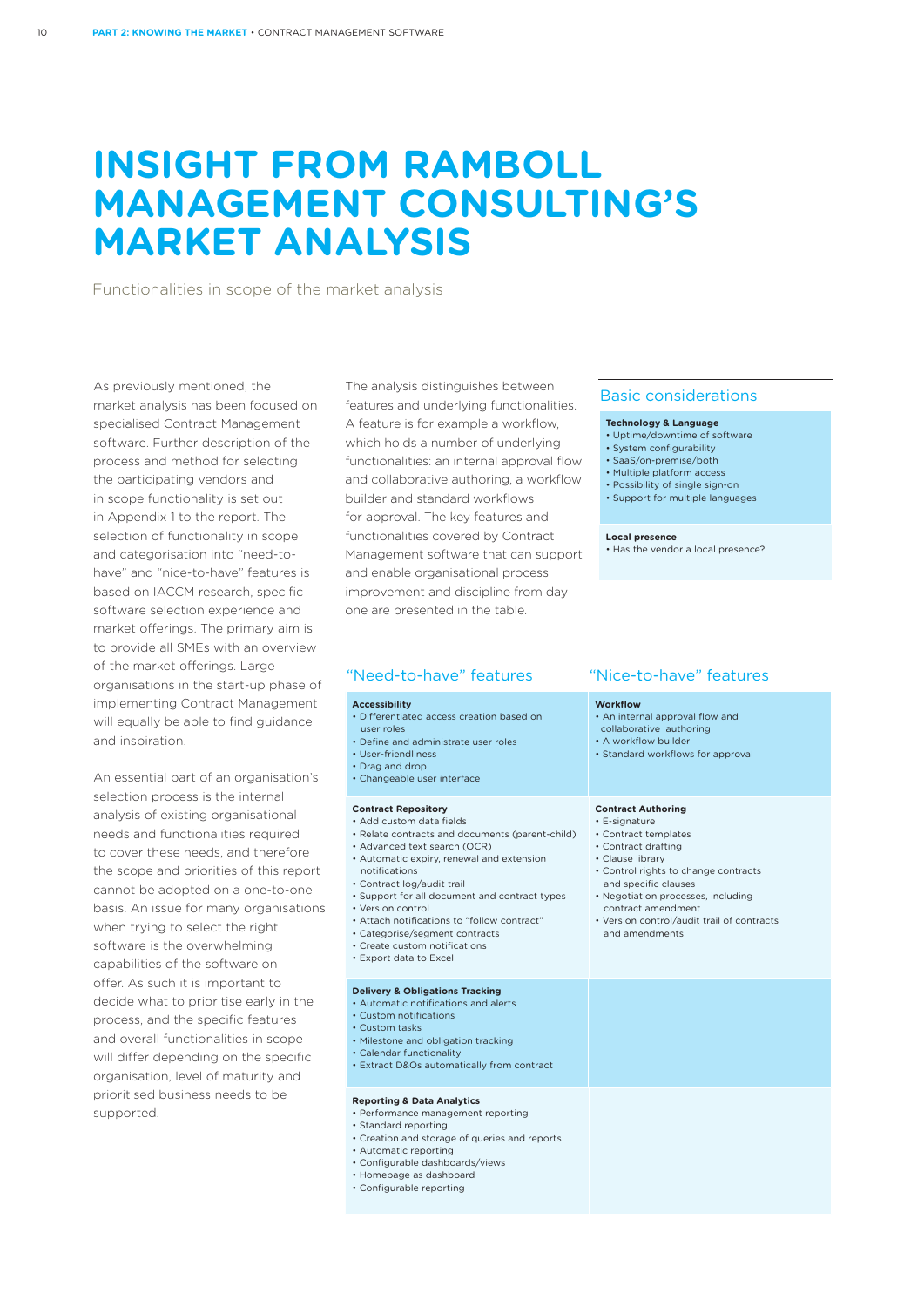As mentioned in Appendix 1 to this report, we gathered information from a cross-sample of 21 different Contract Management software vendors. The 21 software solutions were selected based on an initial screening of +80 vendors. The vendors included in this analysis vary in what type of features and functionalities they offer as part of their Contract Management software. Even though a vendor offers a Contract Management software with a built-in Reporting & Data Analytics feature, this does not necessarily mean that it entails all the requested functionalities such as automatic reporting. The analysis is based on how well the vendors' underlying functionalities match the requirements presented to them in our specified RFI sheet. The vendors have been divided into groups for each of the features based on the thresholds set out here.



#### Basic considerations on technology, language and local presence

#### Technology & Language

Certain technological characteristics might ease the implementation of the software, for example fulfilment of internal policies. Also, important topics such as integration and IT security and GDPR compliance need to be addressed in the selection process.

Technology & Language covers the following underlying functionalities:

#### **TECHNOLOGY & LANGUAGE**

- Uptime/downtime of software
- System configurability
- SaaS/on-premise/both
- Multiple platform access
- Possibility of single sign-on
- Support for multiple languages





All the vendors included in our sample guarantee an uptime of at least 98% based on past years' performance. Furthermore, most systems are either configurable or offer a configuration to their "out-of-the-box" product. Also, most systems offer the possibility of a single signon and access to the system from multiple devices.

The sample answers regarding the licensing model vary. Most of the vendors offer either SaaS (Software as a Service) or both SaaS and on-premise as options, and a few vendors offer only an on-premise solution. Also, the sample differs on the matter of language settings. Not all software supports multiple language characters, and this can limit the usage in some organisations.

The licensing model and SaaS/onpremise decision often depend on factors such as future IT strategies which could include a shift towards cloud-based solutions. It could also depend on the opposite, i.e. a shift away from cloud where your internal IT policies limit the possibility of using cloud solutions. It may also be necessary to split the Contract Management software support between multiple software vendors to comply with the internal IT policy. This might be the case if an organisation decides to use a SaaS solution for certain tasks, but other tasks would have to be handled on-premise. An example of this could be for security or data protection reasons and result in storing of all documentation in the organisations on-premise solution such as SharePoint. At least three aspects of

IT security must be considered. The obvious consideration is towards user security where single signon via the organisation's existing secure log in very often is possible. Another option is twofactor authentication. Secondly, in the event of SaaS solutions, considerations must be made in respect of infrastructure platform security. And last, but perhaps sometimes overlooked, focus must also be on the internal security level of the selected software vendor. Negligence from the vendor might result in unwanted "back-door-traffic" and exposure of your proprietary business data.

Highly relevant in these times are GDPR and data protection in general which also need to be considered when deciding on a technical set-up. Depending on the contracts the organisation deals with, they may include sensitive data, where either internal policies or public laws limit where data can be stored. Depending on the organisation's industry, there may also be special certifications which must be held by the software vendor if they are to handle data for the organisation.

Contract Management software can either be implemented on a "standalone" basis or with integrations to other IT systems. Due considerations must be made to assess the need for integration either via API or data transfer via soft integrations. This is one of the areas where the market analysis shows differences in vendors' capabilities and thus specific attention must be directed towards this issue.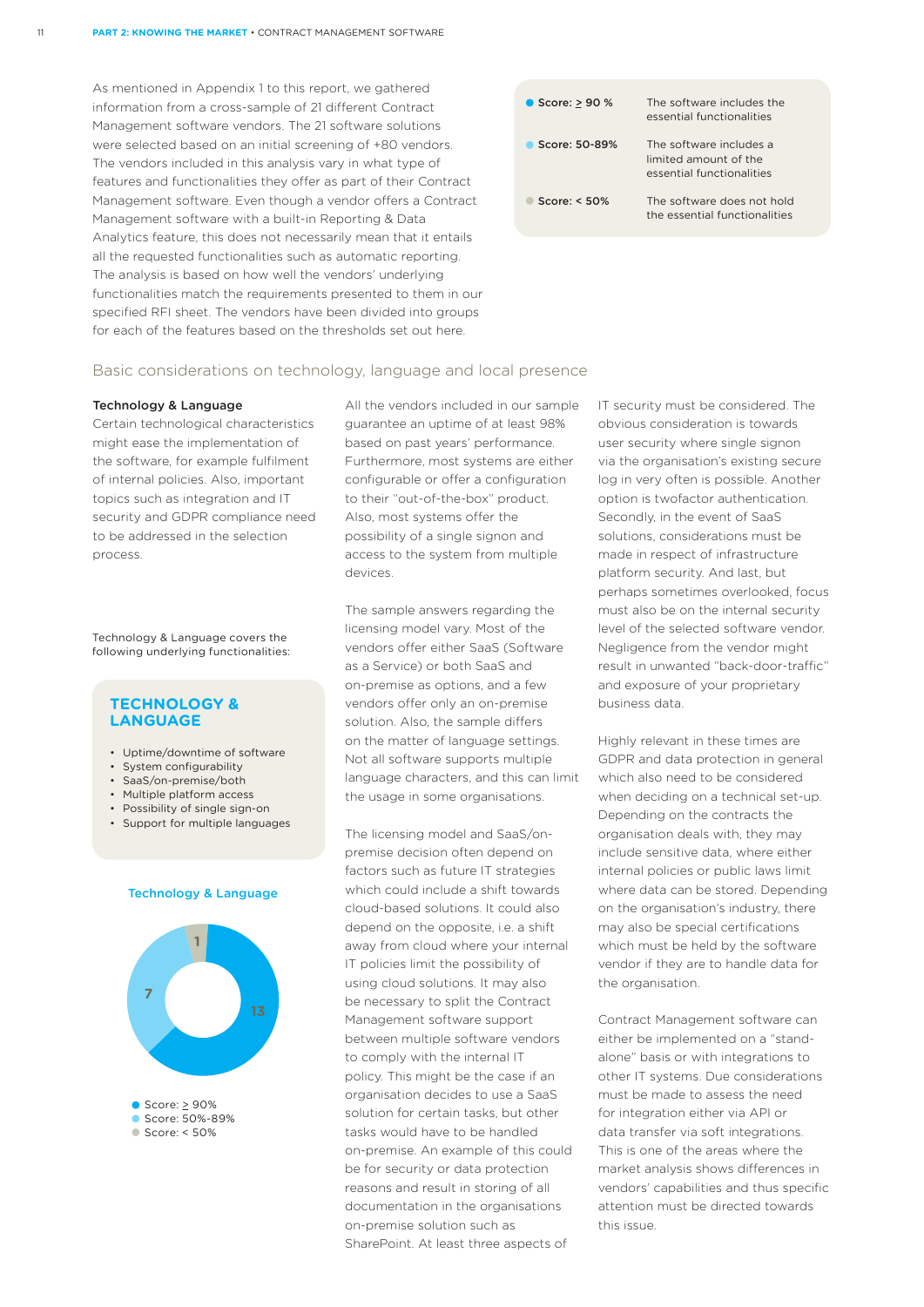#### Local presence

Local presence of the software vendor might affect the buying decision. In our own experience, local presence is a much-sought attribute for selected user organisations.

The local Danish vendors in our market analysis are often in direct competition with the big international vendors. The big international vendors often have stronger financial backing with more resources to continuously optimise their software functionality. However, the local vendors have their advantages, too. Amongst other things, the advantage of working with local vendors is their ability to bring in local knowledge and experience. Also, the issue of trust and easy access to personal support can be an important selection criteria, and some local vendors scored well in our RFI market analysis.

The following five Danish software vendors were included in the RFI process: Pactius, Solusi, Scanmarket, Contrato and Next Contratcs.



#### **NEED-TO-HAVE SOFTWARE FEATURES**

"Need-to-have" features include Accessibility, Contract Repository, Delivery & Obligation Tracking (i.e. critical milestones with payments and fines and other important deliverables), and Reporting & Data Analytics. Contract Repository is the foundation for additional features, and Delivery & Obligation Tracking will enable organisations to gain insight into portfolios of contract obligations and, in particular, into complex contracts. Reporting is essential in raising C-suite awareness and interests in the field of Contract Management and gives the users a structured overview of contracts and contract performance. These crucial features contribute significantly to the organisation's potential ROI.

#### Accessibility

The ability to define and differentiate access between user roles is important. This enables an organisation to control and filter which employees should be granted or denied access to certain contracts. The user interface is important for the degree of actual user adoption and should be an important parameter when evaluating software. Ideally, it will not just be contract managers or the legal department that can access and use the software. The rest of the organisation should be encouraged to adopt best practice Contract Management, and the software can be a key driver in this process.

The market analysis shows that the Accessibility functionalities are well-developed by most Contract Management vendors. The functionality of controlling access rights is a differentiator between the vendors. Several of the vendors included, scored well in our RFI of Accessibility, whereas our evaluations during the sandbox session varied. Over half the vendors' score dropped when they were tested live, underlining the importance of conducting sandbox sessions or proof of concepts.

Accessibility covers the following underlying functionalities:

#### **ACCESSIBILITY**

- Differentiated access creation based on user roles
- Define and administrate user roles
- User-friendliness
- Drag and drop • Changeable user interface
- 



 $\bullet$  Score:  $\geq 90\%$ Score: 50%-89% Score: < 50%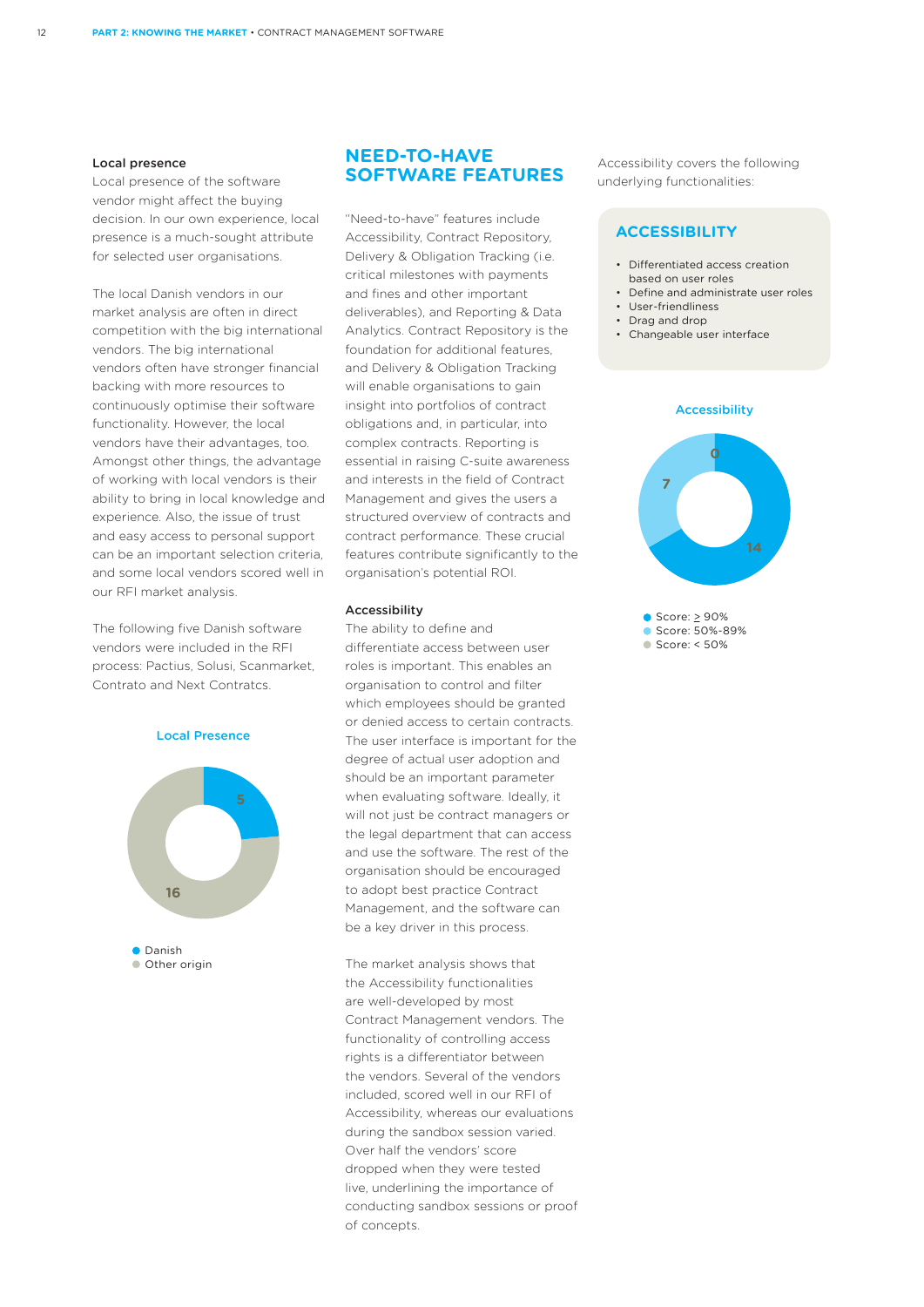#### Contract Repository

We often meet organisations that struggle to locate the correct and updated versions of their contracts. This limits the organisations' abilities to make their suppliers meet contractual commitments, as these commitments are neither known nor managed – as well as delivering in accordance with own commitments. A consistent online repository with basic contract metadata and unique ID for all contracts improves the situation significantly. The online contract repository with version control will help organisations keep track of contractual documents as well as create an overview of the type of contracts that they have in their organisation. Combined with the software Reporting & Data Analytics feature, organisations can monitor trends, i.e. delivery and procurement of goods and services made under contracts, number of contracts with specific customers and vendors, etc.

The analysis shows that almost all software can categorise/segment contracts based on custom metadata and the majority has the useful feature of advanced text search (OCR – optical character recognition) enabling text search in multiple text formats. For organisations with no current repository, implementing software with a capable contract repository will secure that a sufficient ROI will be realised rapidly. In these cases, it may be worth considering bypassing part of the selection process to implement a smaller system and quickly start the process of getting control over the majority of the contract portfolio. If the need arises to upgrade to a more complex solution, data migration should not be problematic as most systems can export/import data in standard formats. It is advisable that bypassing the selection process is only done after due considerations and preferably with a clear plan for next step in terms of increased software support.

#### Delivery & Obligation Tracking

Delivery and Obligation (D&O) Tracking enables the organisation to maintain transparency on obligations even in complex contracts. D&O Tracking ensures that the vendors are held accountable to comply with their deliveries and that the organisation delivers in accordance with own commitments in both sell and buy side perspectives. The realtime tracking provides a unique overview of the contract portfolio, and combined with the notification functionality it becomes an essential asset in the operation of managing all relevant obligations within the contracts. It is vital that the team extracting the D&Os has a clear understanding of what to extract and which metadata should be attributed to each D&O, as these will generate all notifications.

All vendors in our sample have D&O Tracking feature. However, there are significant differences in the software's capabilities to manage obligations and conduct actual performance management. Most of the software allow for setting up automatic notifications and alerts and to customise each notification, so that they are relevant to the recipient. However, far from all offer a calendar functionality which provides an overview of tasks and milestones, renewals, etc. Only the more sophisticated software has an automated extraction functionality that partially automates extraction of the deliverables and obligations from any given contract, including thirdparty contracts. However, this specific task can be handled by dedicated niche software specialised in discovery and extraction capabilities.

Contract Repository covers the following underlying functionalities:

#### **CONTRACT REPOSITORY**

- Add custom data fields
- Relate contracts and documents (parent-child)
- Advanced text search
- Automatic expiry, renewal and extension notifications
- Contract log/audit trail • Support for all document and contract types
- Version control
- Attach notifications to "follow contract"
- Categorise/segment contracts
- Create custom notifications
- Export data to Excel



Delivery & Obligation Tracking covers the following underlying functionalities:

#### **DELIVERY & OBLIGATION TRACKING**

- Automatic notifications and alerts
- Custom notifications
- Custom tasks
- Milestone and obligation tracking
- Calendar functionality
- Extract D&Os automatically from contract

#### Delivery & Tracking

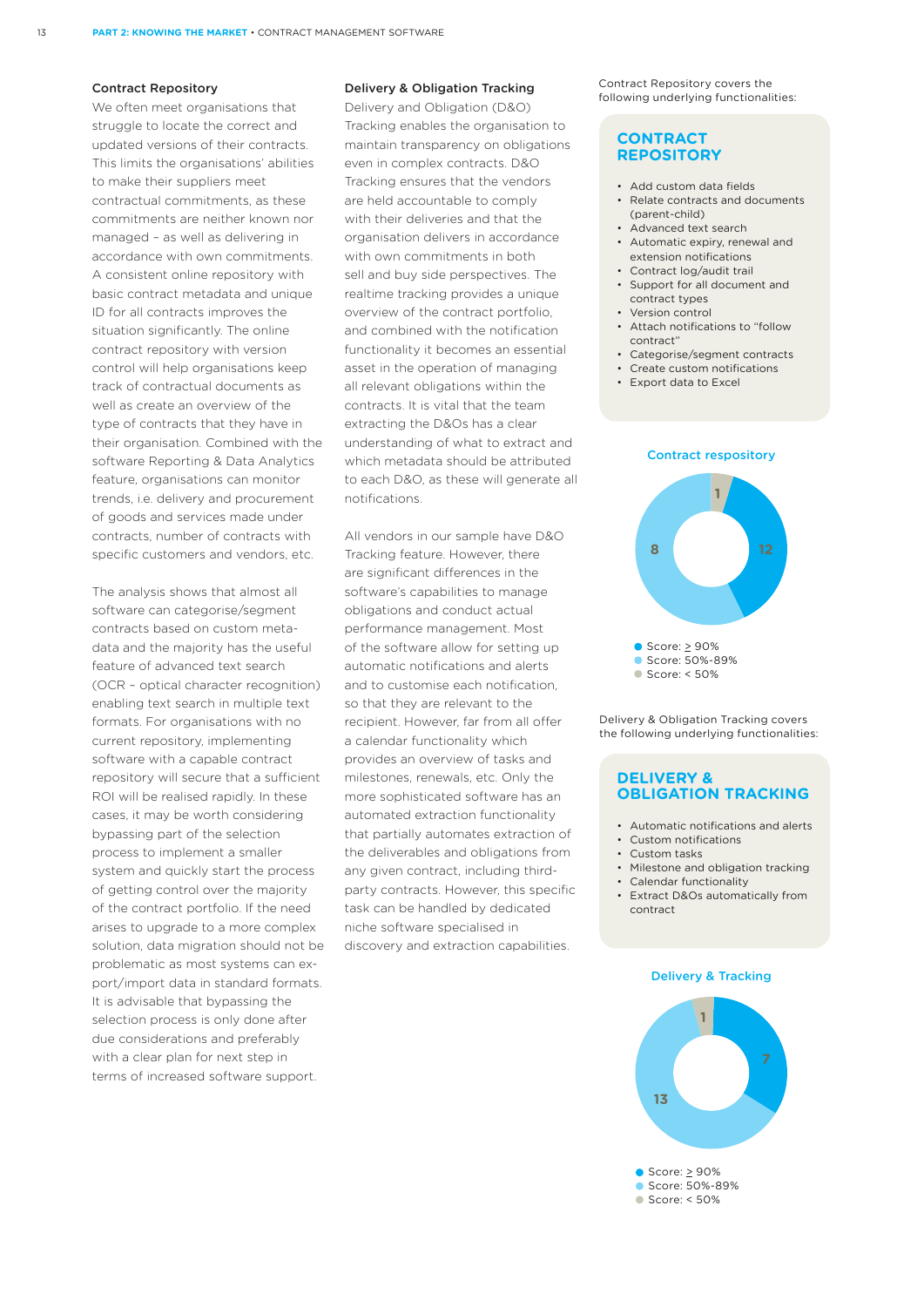#### Reporting & Data Analytics

Finally, we define the Reporting & Data Analytics as part of the "needto-have" features. This includes the ability to create and obtain standard and customised reports as well as dashboards, ensuring an overview of contract types, vendors, contract performance, and financial information. This feature supports compliance and organisational KPI follow-up and is thus an essential part of ensuring ROI on the organisation's investment in Contract Management software.

Reporting & Data Analytics is one of the areas with the most diversity in fulfilment of the RFI specifications. Some software have very userfriendly dashboards and reporting functionalities and some are limited to non-visual reporting in data sheets or Excel. If Excel is the preferred reporting tool within an organisation and templates for reports in BI tools have already been created, the ability to export data can be sufficient. The result is in all instances a fairly powerful reporting tool capable of creating C-level attention and support to Contract Management Practitioners.

The reporting output, however, is only as good as the data input, as such data needs to be correct and up to date. As a consequence, clear roles and responsabilities most be established with guidance in place in order to maintain a high degree of data quality.

Reporting & Data Analytics covers the following underlying functionalities:

#### **REPORTING & DATA ANALYTICS**

- Performance management reporting
- Standard reporting
- Creation and storage of queries and reports
- Automatic reporting
- Configurable dashboards/views
- Homepage as dashboard
- Configurable reporting

#### Reporting & Data Analytics



Score: 50%-89%

Score: < 50%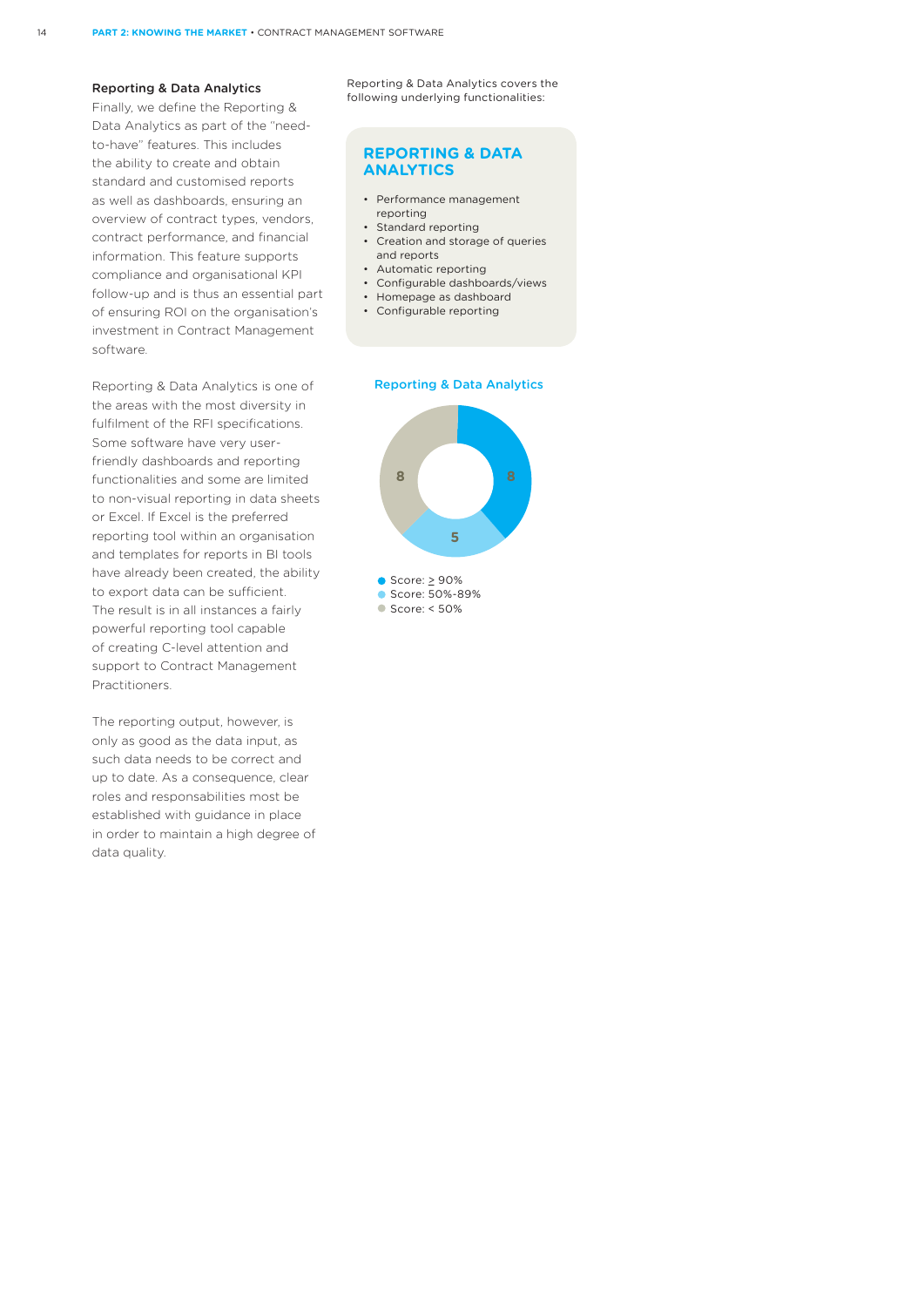#### **NICE-TO-HAVE SOFTWARE FEATURES**

Some organisations may wish to include "nice-to-have" Contract Management software features such as Workflow and Contract Authoring. The "nice-to-have" features are typically not necessary for basic Contract Management. However, this again depends on the individual organisation's maturity, standards and demands.

#### Workflow

A Workflow feature automates and guides the administrative Contract Management tasks and allows the Contract Management team and other users to focus on more tactical and strategic tasks. The feature enables the user to create transparency in the management process and automate the flow, ideally making the process more effective and of a higher quality.

The Workflow feature differs in availability and functionalities across the software evaluated. Although some of the vendors do offer the feature, others do not or they hold significant limitations to its functionalities. It can also be very complex and time-consuming to implement the Workflow feature as it fundamentally changes the way people work. This feature, however, empowers the Contract Management teams by creating more transparency, which allows the teams to constantly optimise their processes. So, Workflow feature and functionalities can be very attractive and powerful if used properly.

#### Contract Authoring

The Contract Authoring feature streamlines the contract creation activities. It makes creating, reviewing and finalising the contract easier and more efficient, as it allows different stakeholders to collaborate and make red-lining on a shared platform and with full version and change control. Contract Authoring is in particular relevant for organisations with a large contract volume on own terms, equally sell-side and buy-side, and enables the end users to self-serve in respect of generating standard contracts based on the organisations templates or clause library without compromising on compliance. E-signature will in many instances be an obvious "need-to-have" feature for such organisations.

There is variation in the scope functionalities the software vendors offer within the area Contract Authoring. The majority offer e-signature capabilities or integration to specific e-signature software and the possibility to upload and manage contract templates. However, functionalities such as version control, contract drafting and clause library have not been consistently prioritised by the vendors. Within Contract Authoring there are some quite interesting, capable and user-friendly niche softwares. Thus, if Contract Authoring is a feature deemed as "need-to-have" for your organisation, it might be worth looking into the niche market, as the specialised Contract Management software in some cases will not be able to deliver this feature in an advanced form. Naturally, this is not the case for the more functionality-rich software, but this is indeed not a mainstream feature.

Workflow covers the following underlying functionalities:

#### **WORKFLOW**

- An internal approval flow and collaborative authoring
- A workflow builder
- Standard workflows for approval

#### **Workflow**



Contract Authoring covers the following underlying functionalities:

#### **CONTRACT AUTHORING**

- E-signature
- Contract templates
- Contract drafting
- Clause library
- Control rights to change contracts and specific clauses
- Negotiation processes, including contract amendment
- Version control/audit trail of contracts and amendments

#### Contract Authoring

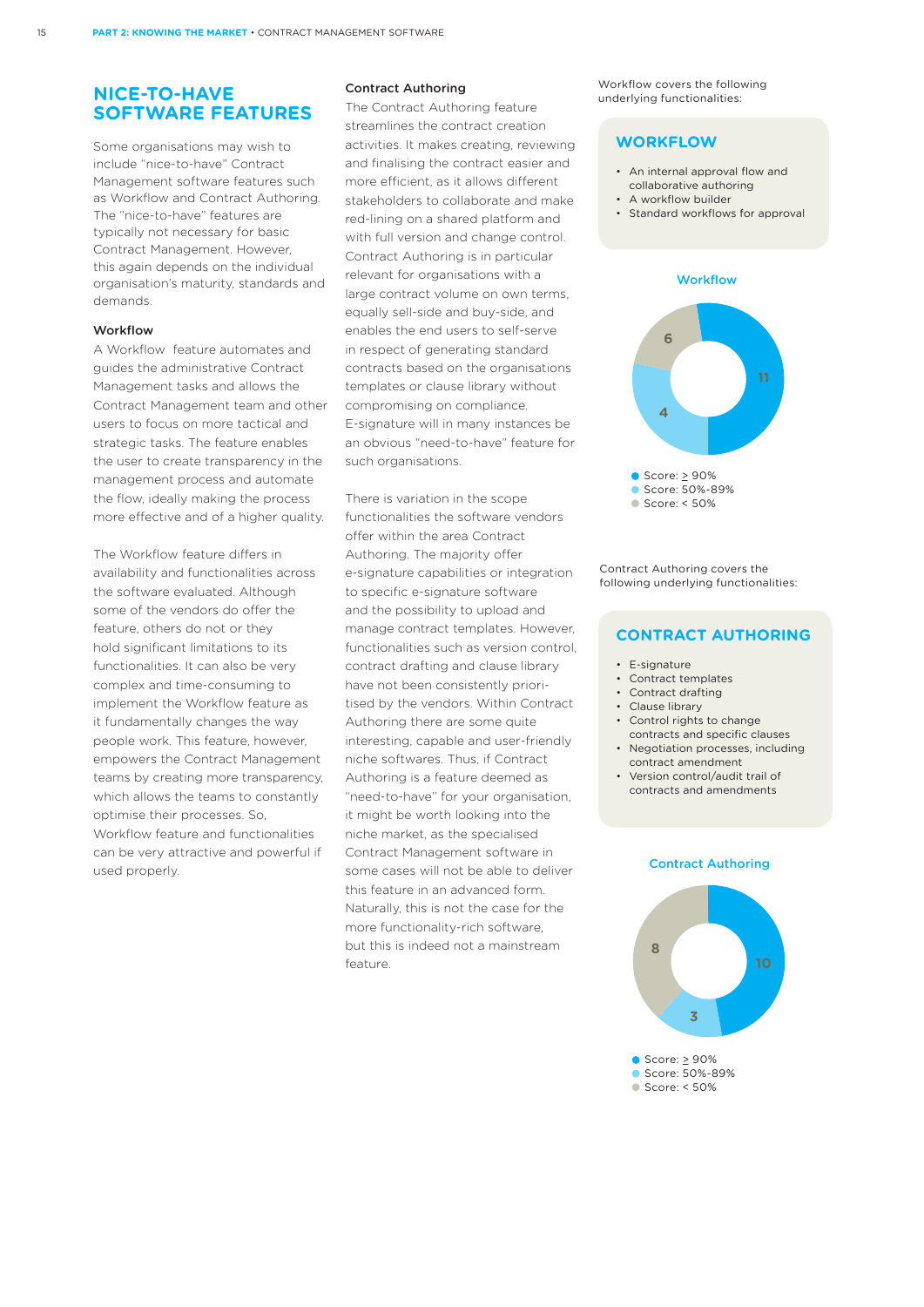## **PART 3: GETTING IT RIGHT**

Selection and implementation processes. As stated in part 2, the different vendors have different strengths and weaknesses, as they all have their own approaches and priorities. An essential first step towards acquiring a Contract Management software is to define what your organisation's specific driving forces are – what are the primary needs, and are they relevant on a short-term or long-term basis?

### **SELECTION CAN BE A TIME-CONSUMING INTERNAL PROCESS** RECOMMENDATIONS TO THE PROCESS AND FUNCTIONS



#### **SELECTING THE "RIGHT" CONTRACT MANAGEMENT SOFTWARE**

Preparation and clarification of needs Digitalisation is about the adaption of technology to processes<sup>6</sup>. Therefore, first step of acquiring Contract Management software requires collaboration between a broad range of internal stakeholders. An organisation has many stakeholders such as the sponsor (including financial), legal, contract managers different business units, etc. It is

important to ensure alignment between their different needs and requirements. An example of a subject that should be aligned is whether the Contract Management software should optimise existing processes or define new processes. Either way, a mapping of the existing "as-is" and attitudes towards "to-be" is important.

"A March 2017 survey by IACCM revealed that levels of satisfaction with current contract management automation systems are low, with a rating of just 4.2 out of 10. Organizations have struggled to gain adoption and for many, integration with other systems is proving problematic"

- IACCM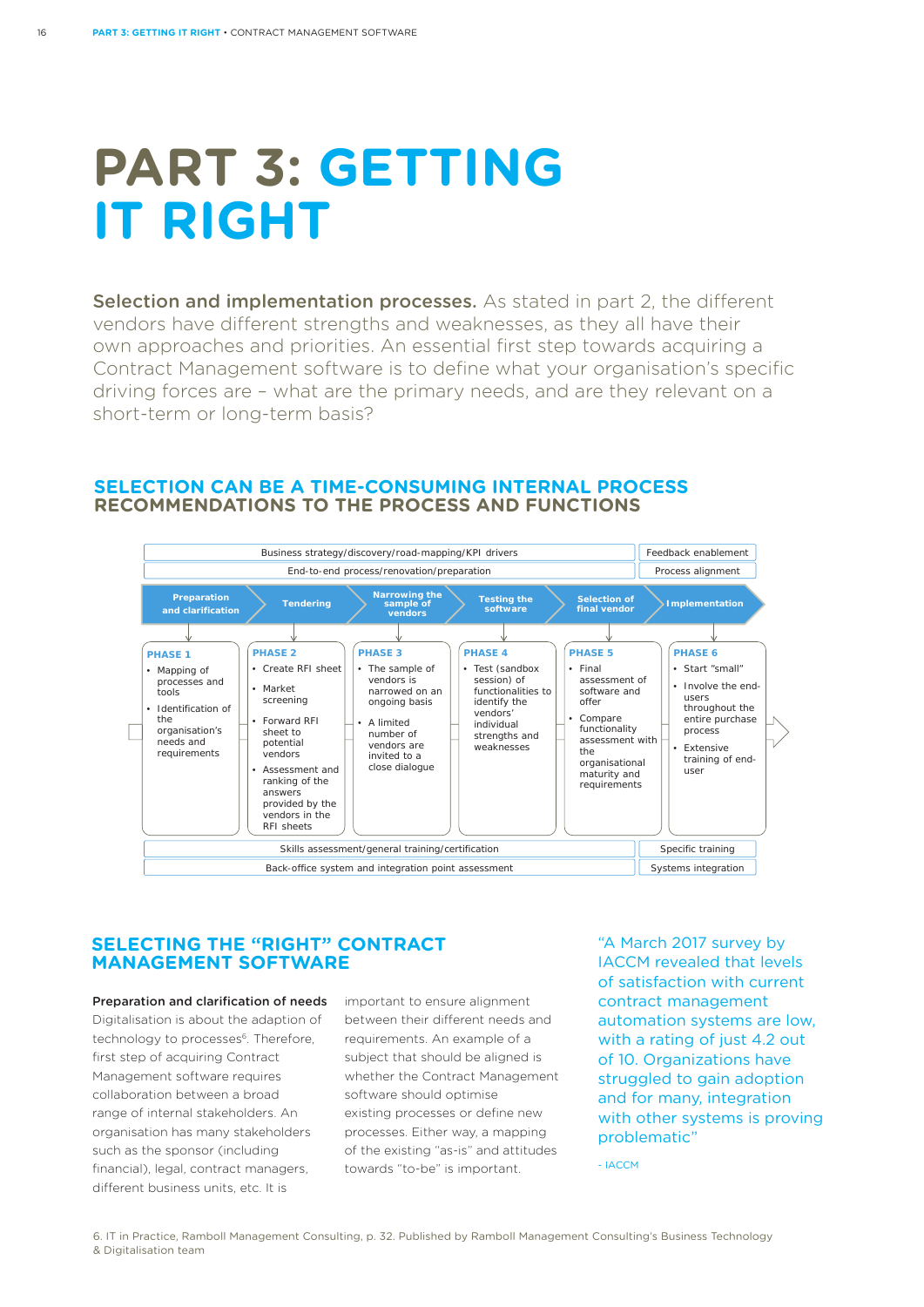Creating awareness of processes and potential process changes is especially important where the affected processes involve multiple business units and functions, which Contract Management processes usually do. The implementation of Contract Management software is likely to impact in a wider organisational context. Because of this the implementation of Contract Management software can also act as a kick-start for driving sustainable internal changes to the way Contract Man-agement is perceived and carried out in the organisation.

A common risk that the preparation phase also needs to mitigate is that some organisations underestimates the procurement process and the

required competences to handle the complexity included. In these preliminary stages, it should be ensured that the right competencies for procurement and implementation of an IT system are present in the project group.

One other important decision to be made is whether or not the software should be implemented as an enterprise-wide solution or at a functional level in, for example, the Contract Management or legal function, and whether or not a "pilot" for conducting a proof of concept is preferable. The decision on these considerations will have a high impact on how, in particular, the implementation process must be planned and carried out.

#### Market screening and RFI

Once internal alignment is ensured, the project organisation should develop an RFI sheet and after a market screening distribute this to potential vendors. It is important that the market research is thorough and unbiased to ensure selection of the most suitable software. As organisations have specific needs, it is not recommended to select Contract Management software based purely on the experiences of other organisations.



Driving forces to consider when selecting a Contract Management software?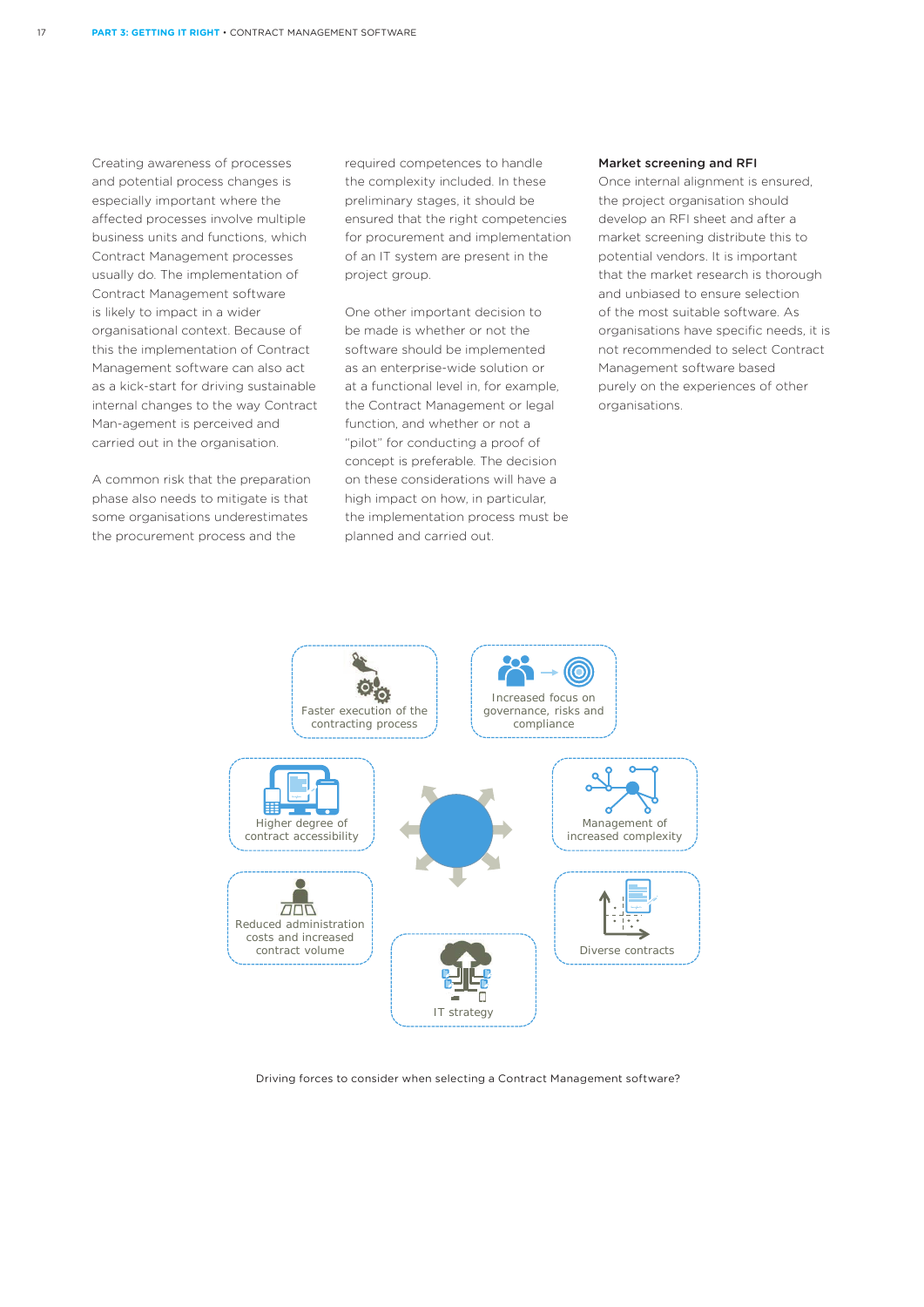The development of the RFI itself can be a very resource-demanding task and should involve a broad range of stakeholders as discussed above. To keep the RFI structured, it should be divided into features with individual functionalities and have clear and unambiguous requirements/questions included. Ideally, these are not solely yes/no indications, but should also allow the vendor to elaborate further on their offerings.

While defining the RFI sheet the evaluation framework, which will be used to analyse the returned RFI sheets, should also be defined. Careful preparation of this is valuable, as it will be the key to differentiate the responses which otherwise at first glance might tend to look alike. A recommendation is to use the internal clarification of needs as a driver on how the RFIs are evaluated. For instance, it could be considered to apply a weighted score where answers related to "need-tohave" outweigh answers related to "nice-to-have".

Use the evaluated RFI sheets to narrow down the potential vendors. Despite the solid knowledge acquired from the RFI evaluations, we further recommend organisations to initiate a dialogue with a number of vendors based on their RFI evaluations. This should give your organisation a better understanding of their products and the vendor a better understanding of your organisation's business needs and challenges. This will be the first step in building a relationship with a future vendor. In this phase ambiguity in the vendors response to the RFI should also be addressed.

#### Demos and sandbox sessions

Even though the RFI and dialogue provide valuable information, it is highly recommended to experience a demo of the software to see and experience the relevant software before deciding on a final selection. In today's market, most software has extensive "out-of-the-box" functionality to provide a realistic demo-view and experience on how the final software will look like and function. This is recommended, as your hands-on experience in some cases might differ significantly from your understanding based on the RFI sheet. Demos are a great way to get a better understanding of the software and for the vendor to show and explain the different functionalities and user cases. To get full value of these sessions, it is also important to prepare specific questions and focus areas, as you will benefit greatly from the sessions being a dialogue rather than a monologue. And remember to prepare for a structured collection of input given at the demo and make sure that the vendor focuses on demonstrating the functionality requested in the RFI. If public procurement regulations apply to your organisation, dialog with the vendors and demos and sandbox sessions need to be structured in due consideration with such regulations.

After further reduction in the number of vendors based on the demo output, the final and very important step is to conduct a sandbox session with the vendors still contesting for final selection. Actual hands-on experience is a crucial element in the final evaluation and decisionmaking process. This step enables dedicated Contract Management practitioners as well as other end-users to evaluate the important measure of userfriendliness and user-experience which is critical to a successful implementation and adaption.

#### Choosing your vendor and Contract Management software

Following the selection process, you will hopefully end up with a good understanding of which vendor is the best fit. Left is the final negotiations with the selected vendor – or perhaps a couple of vendors if equally suitable.

Procurement decisions are often heavily driven by cost considerations. Understanding the pricing structure of vendors can be difficult, as it can depend on multiple parameters. Some software vendors are more transparent regarding their pricing structure than others. It is important to be aware of this and engage in discussions about price and contract and user volume during the selection phase. This is especially crucial if you have a set-up with a high number of users or contracts.

Implementation costs are most often not included in any licence fees. You should include these factors already when constructing your business case, as it draws on both external and internal resources and can be a significant contributor to total cost. Naturally, flexibility in contractual terms will also depend on the software solution selected. If a SaaS software is selected, a higher proportion of contractual terms is "non-negotiable". In this phase, it is recommendable to include legal and licensing experts and other parties such as IT security – preferably sooner – in order to make sure that the software and the contractual terms comply with market standards and internal procedures and requirements.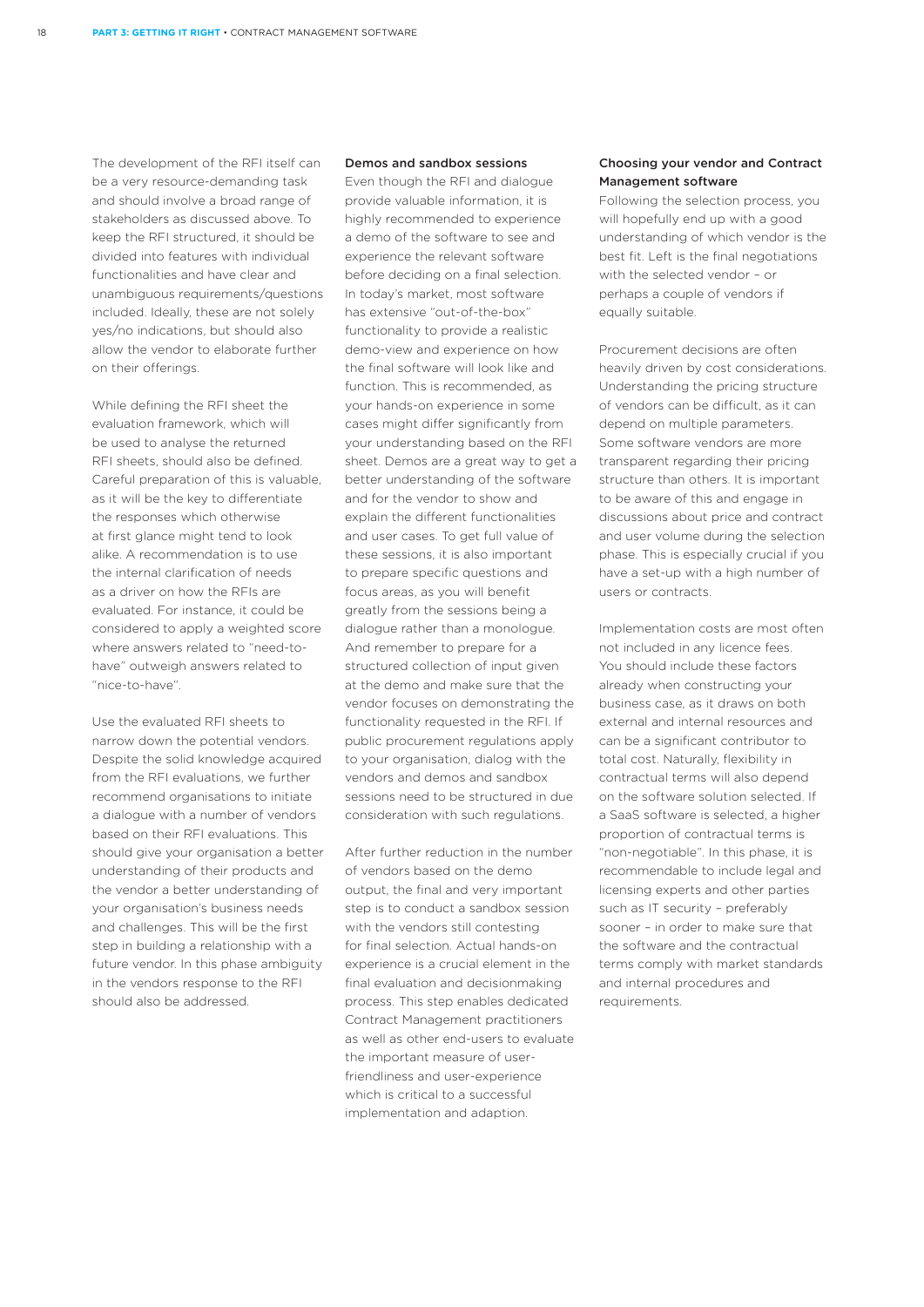#### **THE IMPORTANCE OF A GOOD IMPLEMENTATION PROCESS**

The handover from the selection project to the business is both important and challenging. To fulfil the business case and realise the expected benefits of the implementation, the organisa-tion must ensure that a plan for implementation exists and is considered also in the selection phase. Failure to prepare all stakeholders for the coming changes will most likely result in failed implementation, and the software will never deliver the expected benefits.

A common pitfall-expectation is that implementation of Contract Management software ends with a bulk-upload of contracts and metadata and perhaps some training of core personal facilitated by the vendor. However, a best-practise implementation requires a more extensive effort from the organisation, no matter the scope of functionality included in the software. The implementation should not be considered as an autonomous and unaffiliated process, quite the opposite. Among other things, it is important to consider the existing processes and whether these are to be supported or changed with the system, quality and format of data that is migrated or inserted into the software must also be considered, and engagement with the different personal involved in the daily operation and use of the software must be planned. An implementation plan should include a serious perspective on how the smooth adaption is ensured across all these aspects.

Another important part of the initial phase of the implementation is working with the business processes. When software support, whether basic or more advanced, is taken into use, it often leads to renewed ideas and questions regarding processes. How are these processes in practise going to be defined in this system? Did we catch enough information in our selection phase? Is our planned "to-be" actually how it should be, or could it perhaps be further optimised?

### **SOFTWARE SHOULD BE CONSIDERED A TOOL IT DOES NOT WORK WITHOUT PEOPLE, DATA AND PROCESSES**

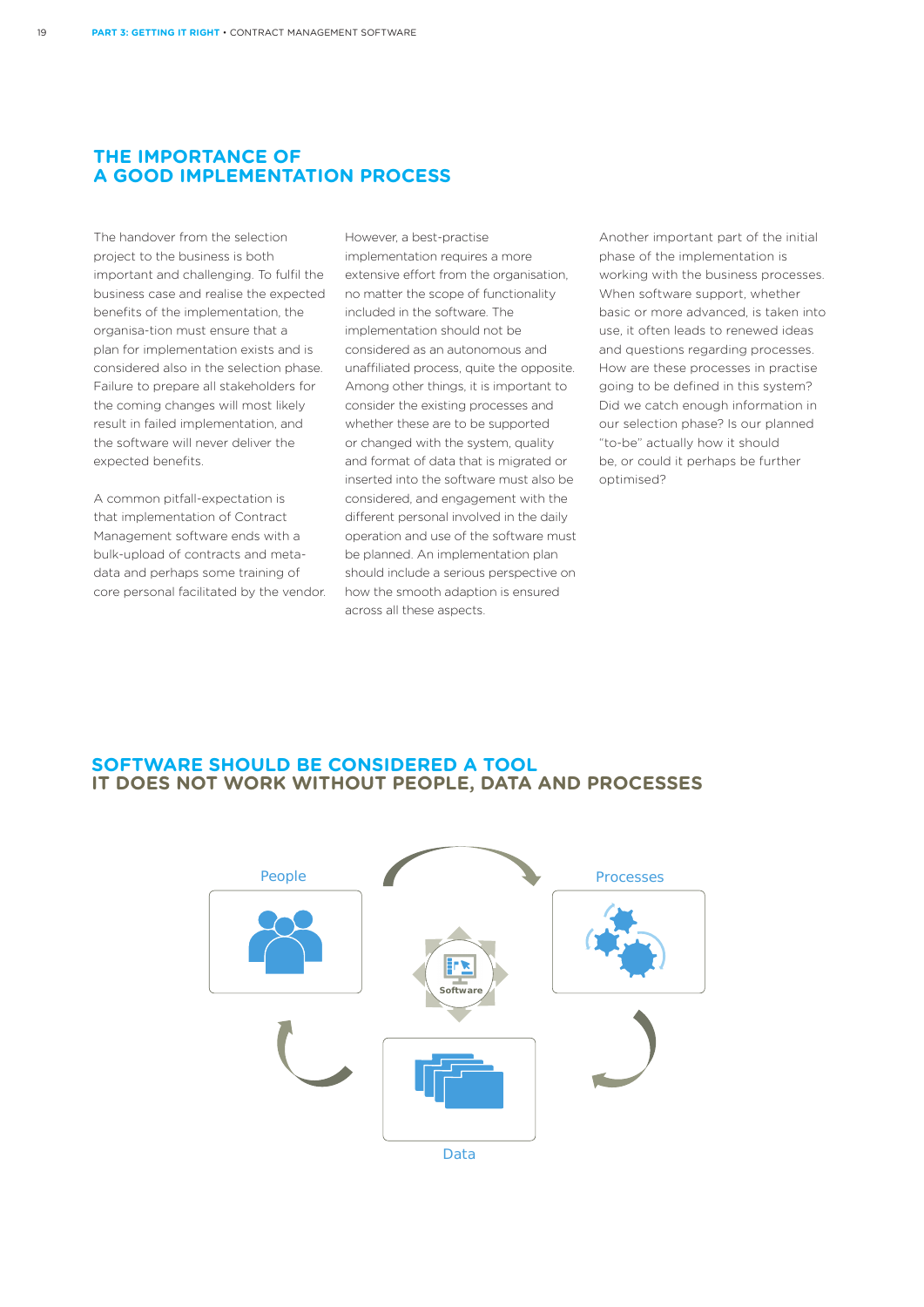#### Stakeholder Management

As previously mentioned, the business users should be included throughout the entire selection process – from the initial considerations to development of the RFI sheet, evaluating and selecting the software. The stakeholder management should also include clear, effective and positive communication on the project to those not an integral part of the process, but who might be affected by the project's outcome. It is important that they are aware of the purpose of the changes that will follow after implementation to ensure their buy-in. All stakeholders involved should know what business needs the software is meant to cover, must-win KPIs and how the use of the software is going to be valuable not only for the organisation as a whole, but also what is "in it for me" as an individual user.

Furthermore, depending on the scope of the features of the software – extensive or not, some digital competencies and intuitiveness are required to achieve the potential benefits. Taking on a new system and digitalising something that up until

yesterday always have been analogue requires well-planned training programs and plans for competence development to ensure the right skill set and usage excitement.

Naturally, the resources needed for the training depend on the above factors, but as a general principle the effort is not to be underestimated. A generic training program can consist of four parts:

- 1. Overall lectures
- 2. Group-based workshops
- 3. Guidelines
- 4. Individual support

One of the multiple training topics could be using the system for managing Deliveries & Obligations. The software could be introduced in general terms and specific focus could be on how it supports management of D&Os. Running a series of workshops would ensure a deeper mutual understanding and give the users their first hands-on experiences. The workshops should facilitate a dialogue on how processes are best implemented in the software, e.g. what D&Os do we put into the software and how the software in the best way can facilitate the link between Contract Management and the business. Finally, individual support is important to ensure that no individual user is left behind.

#### Post implementation

As the software is handed over to the business, a follow-up process must be in place. Working towards fulfilling agreed KPIs and realisation of the identified ROIs requires feedback from the day-to-day operations that must be collected. Improvement initiatives should be prioritised and implemented, if relevant.

Several experiences show that failing in recognising the implementation as an internal change management process and the importance of continuously focusing on developing the right capabilities and aligning the processes, is some of the major reasons for not realising the full potential of implementing Contract Management software.

#### **DEDICATED MANAGEMENT DURING THE IMPLEMENTATION PROCESS**

A successful operational transition depends on the presence of the right competencies as well as a common understanding of business processes. Finally, the management setup - roles and responsibilities - must be clearly defined

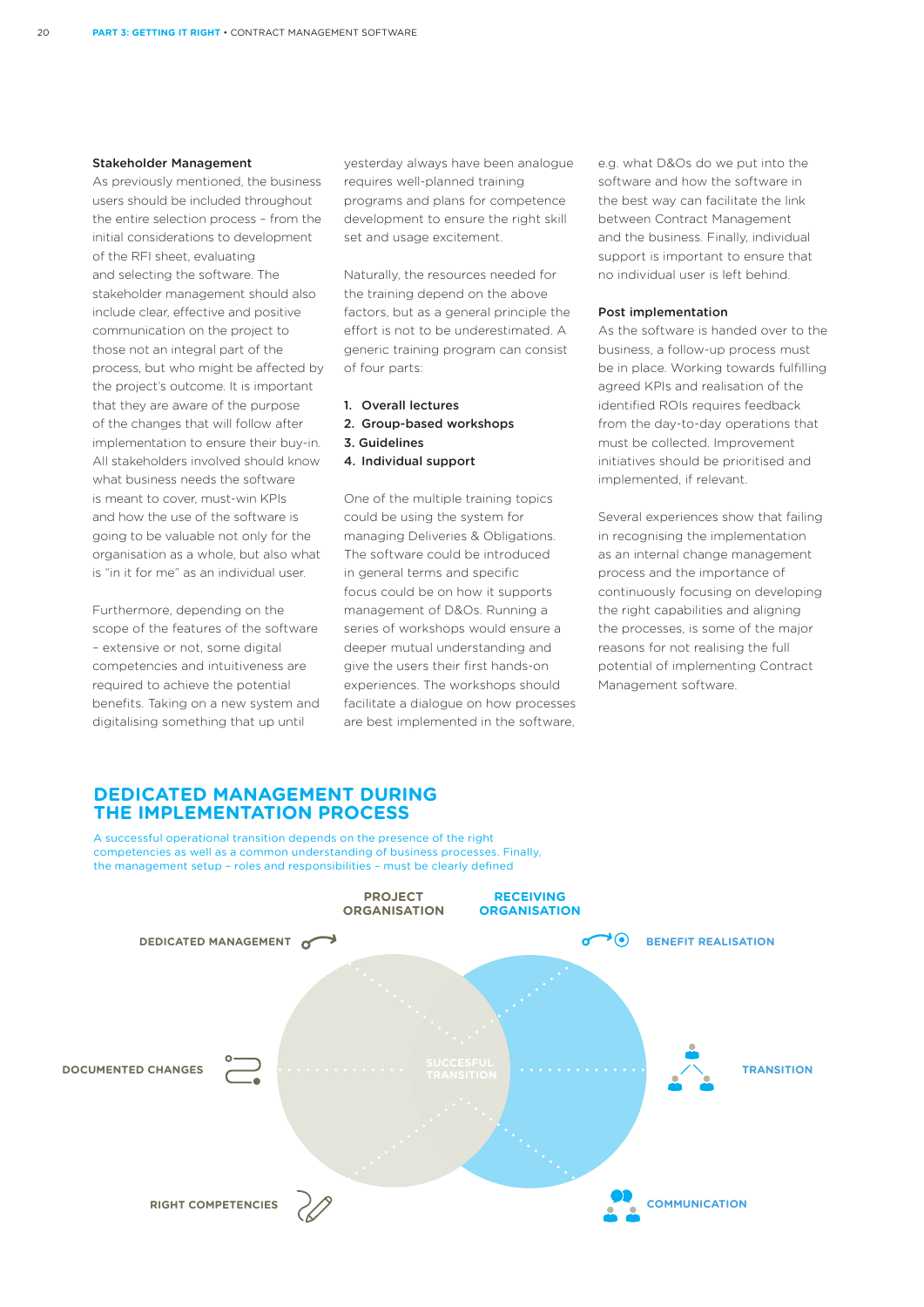## **CONCLUSIONS**

As highlighted in the executive summary, the digital era brings new opportunities as well as challenges for organisations. Managing the business relationships of this new era of increased complexity and dependency is increasingly difficult, but equally crucial to the success of business outcome and performance. Focus must be on strong and effective relationships between organisations, and the Contract & Commercial Management practitioners are a key enabler in this transformation.

Contract Management software is a huge and important enabler and to continue down the analogue path is not a viable option. A successful software selection and implementation can transform the way an organisation perceive and work with Contract Management.

As the market analysis shows, the Contract Management software market is at a level of maturity where the required features are available in the market. New players enter the market on a very frequent basis, and consolidation is taking place as some of the big players include new emerging technology in their software suites.

One is wise to remember that software is not the silver bullet, nor the only bullet. But the capabilities of the offerings now being available (and implemented) to organisations make no room for hesitation. Contract Management software must be an embedded part of every strategic, tactical and operational Contract Management initiative. So, the question is no longer "if", that's for sure.

Contract Management software is here to stay, and there are numerous benefits to be gained by implementing software, including smoother contracting processes, better accessibility to contracts, reduction of administrative costs, increased focus and transparency on governance processes, risk and compliance and a better management of the increasing complexity of contracts.

The purpose of this report is to give a small contribution to and help organisations and Contract Management practitioners to benefit from the opportunities offered by the Contract Management software available and hopefully to inspire and guide Contract Management practitioners and others in "getting it right".

Focus must be on getting the "Why", "How" and "What" right and communicated clearly to important stakeholders such as the CFO (financial sponsor), business lead (customer) and colleagues (users).

The great success stories need to be promoted, and lessons learned must be shared. There is a golden window of opportunities, and it must be taken advantage of.

So, stop thinking about it, get it done. However, proceed with caution!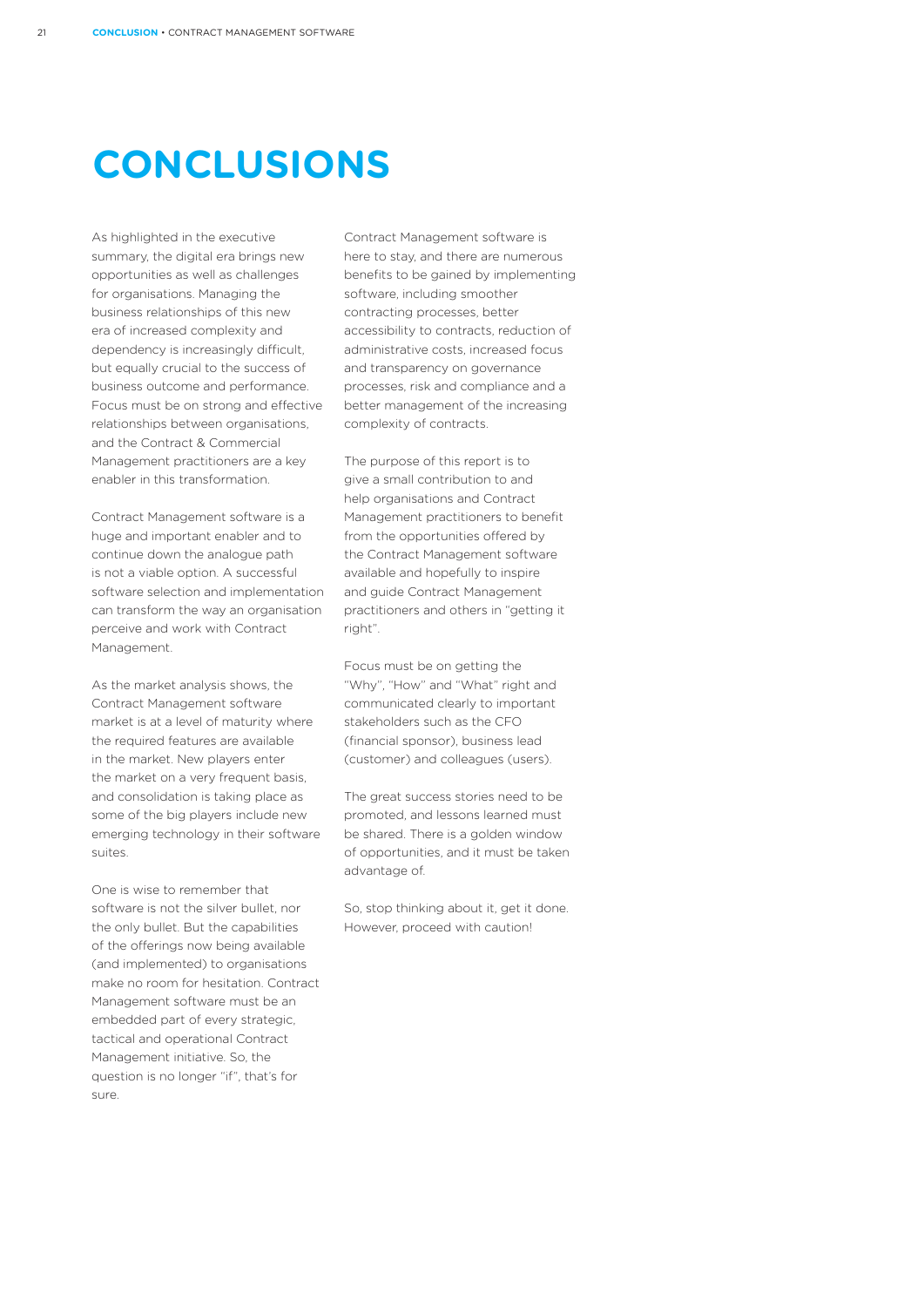$22$ 

## **THE TEAM BEHIND**

Ramboll Management Consulting ("RMC") is a leading adviser in Contract & Commercial Management in Denmark and the Nordics and bases the advisory on best practice standards from both domestic and abroad. Ramboll Management Consulting has vast experience in working with and implementing Contract & Commercial Management in both the private and public sector.

RMC's Contract & Commercial Management team takes a holistic approach to Contract Management, and focus is on ensuring the best solutions and a high return on investment for our clients by optimising their contracts and contract processes from a deliveryrelated and commercial standpoint. We offer expert Contract Management advice on a strategical, tactical

and operational level. Investing in Contract & Commercial Management is a way to ensure a healthy business environment and enables optimal decision-making in respect of inter-enterprise relationships. Ramboll's specialists are a part of IACCM's Advisory Council in Denmark and IACCM-certified Contract Management specialists.

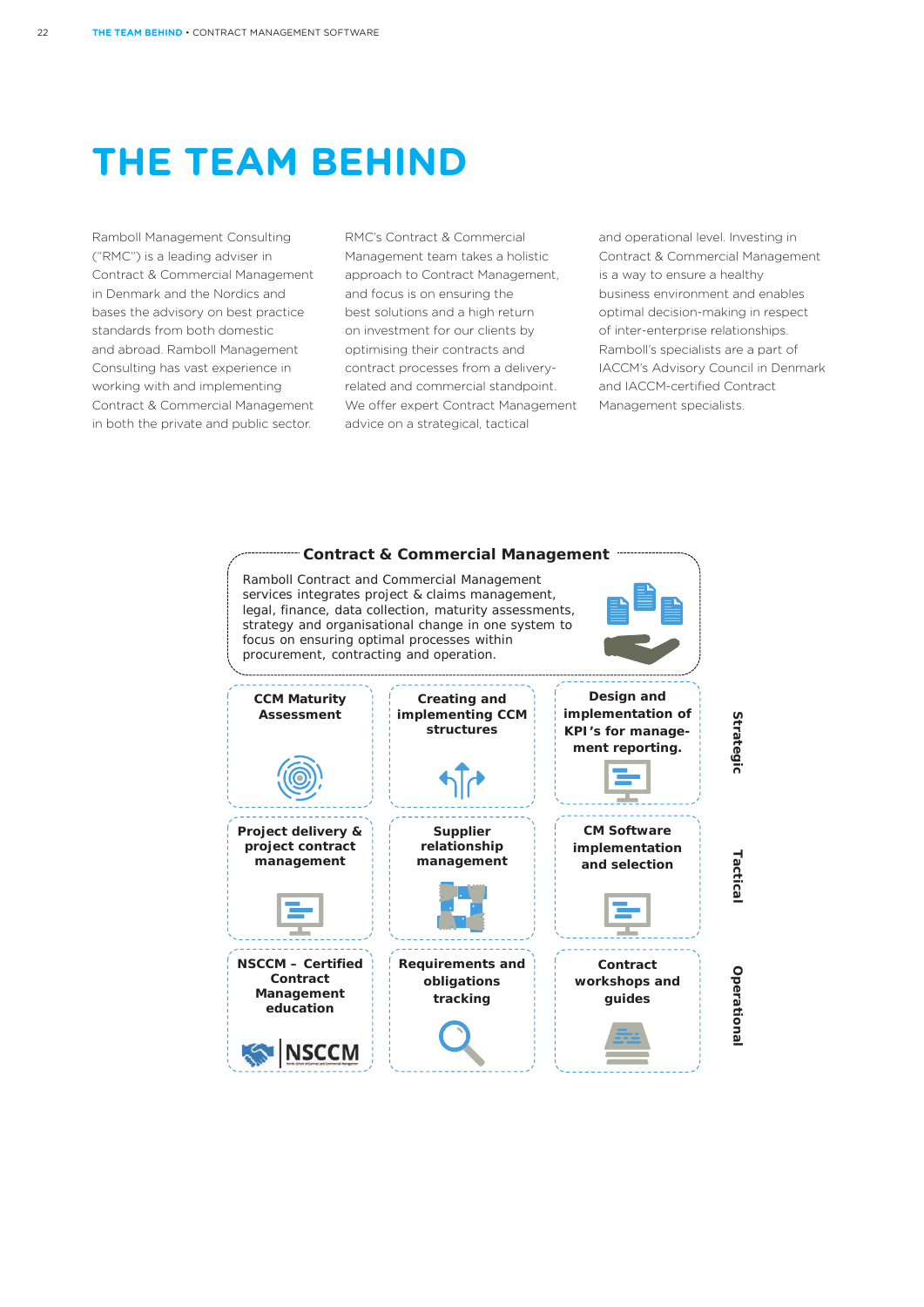## **THE AUTHORS**



Rasmus Tønnies Head of Contract & Commercial Management

Mobile: +45 51618629 rast@ramboll.com



Asger Højen Danielsen Head of IT Procurement & IT Program/Project Management

Mobile: +45 51617986 ashd@ramboll.com



Martinne Heckscher Senior Contract Management Specialist

marth@ramboll.com



Lars Boe Riber Contract Management Specialist

lbri@ramboll.com



Kasper Steffensen Contract Management Consultant

khs@ramboll.com

#### Editorial team

Rasmus Tønnies, Asger Højen Danielsen, Kasper Steffensen, Lars Boe Riber, Martinne Heckscher, Caroline Kastbjerg, Johann Høj Pedersen - Ramboll Management Consulting.

Layout Jo Posselt

Ramboll Management Consulting A/S

#### Published by

Ramboll Management Consulting A/S Hannemanns Allé 53 2300 Copenhagen Denmark Phone +45 5161 1000 www.ramboll.com

Rendering of the analysis is allowed when Ramboll Management Consulting is credited as the source.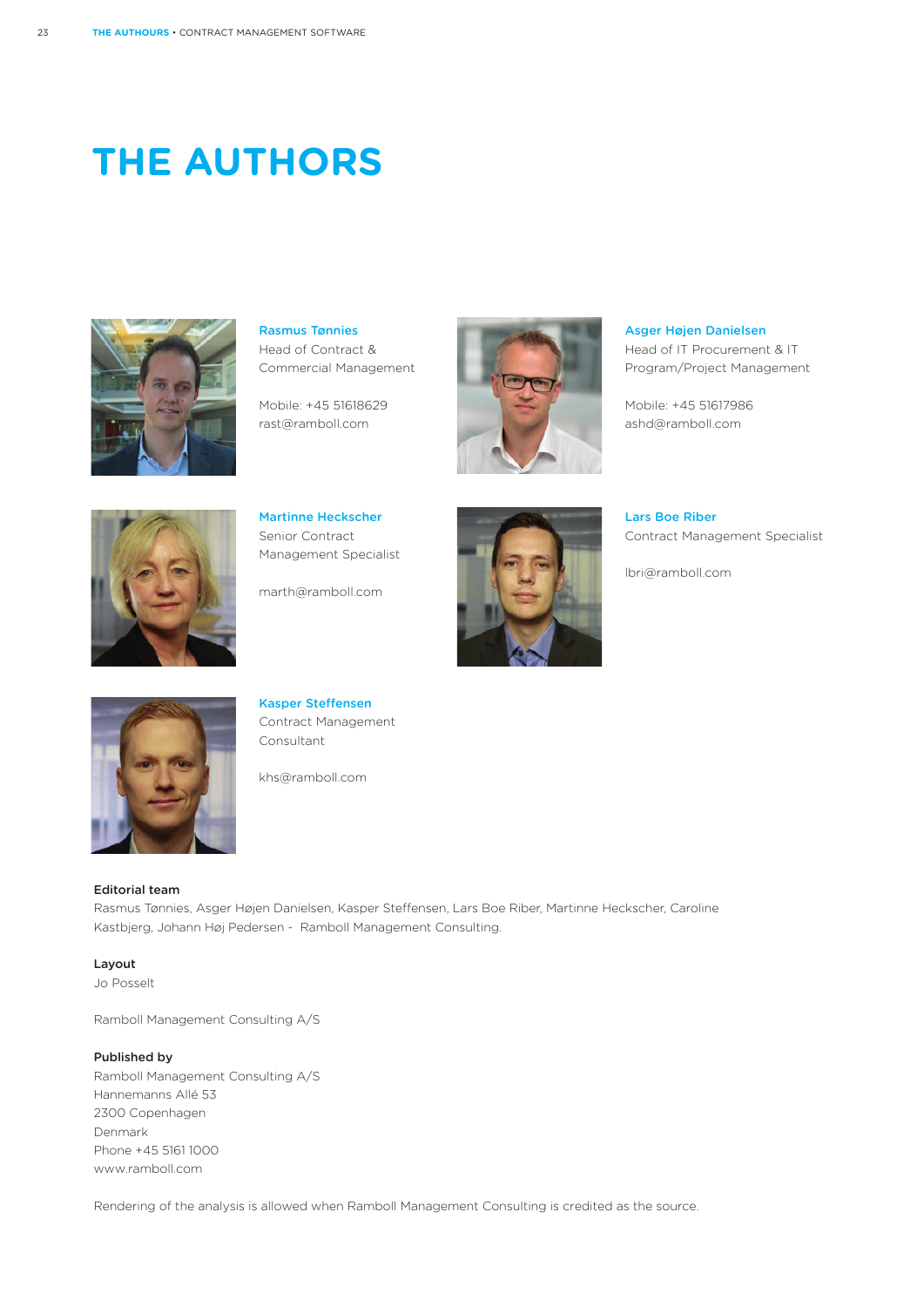### **APPENDIX 1: THE PROCESS BEHIND OUR ANALYSIS**

Through 2017, Ramboll Management Consulting's Contract & Commercial Management team has conducted a comprehensive market research and assessed more than 80 different software vendors relevant to the Contract Management discipline. Based on the high-level assessment, a cross-sample of 21 different Contract Management software vendors was selected. Via a RFI process specific information regarding features and functionalities was gathered to provide an overview of the current Contract Management software market.

The focus of the analysis in the report is on the vendors which offer specialised Contract Management software as part of their core product.

The analysis has been processed as visualised to the right:

Through the RFI process, information was requested for eight different topics in the RFI sheet:



Based on the received RFI, scoring of each vendor was made based on a weighted scale with regard to the importance of the feature. Some features were judged to be "need-tohave" and received high weighting, while others were "nice-to-have" and received a lower weighting in the scoring. Scoring was made on the feature level specified in part 2 of the report. A vendor gets a "high" score if the feature in question received a score of 90 per cent or above out of the maximum score possible, a

"medium" score if it received between 50 percent and 89 per cent, and finally a "low" score if it received a score lower than 50 per cent.

Upon reviewing the RFI sheets, we engaged in close dialogues with a selection of the vendors to better understand the functionality of their products. This included demo sessions with ten different vendors. The demo sessions included a meeting with the vendor, either online or in person, where the software and functionality

were demonstrated. Based on the demo sessions, five vendors were chosen for a requested sandbox session. The purpose of the sandbox session was to obtain actual hands-on experience with the software, as it is a crucial element in the final evaluation and decision making process. As well as testing the functionality requested in the RFI, evaluation was also based on important criteria such as userfriendliness and user-experience which are critical to a successful implementation and adaption.

#### **RMC HAS PERFORMED A BROAD AND THOROUGH MARKET ANALYSIS OF SELECTED CM SOFTWARE**